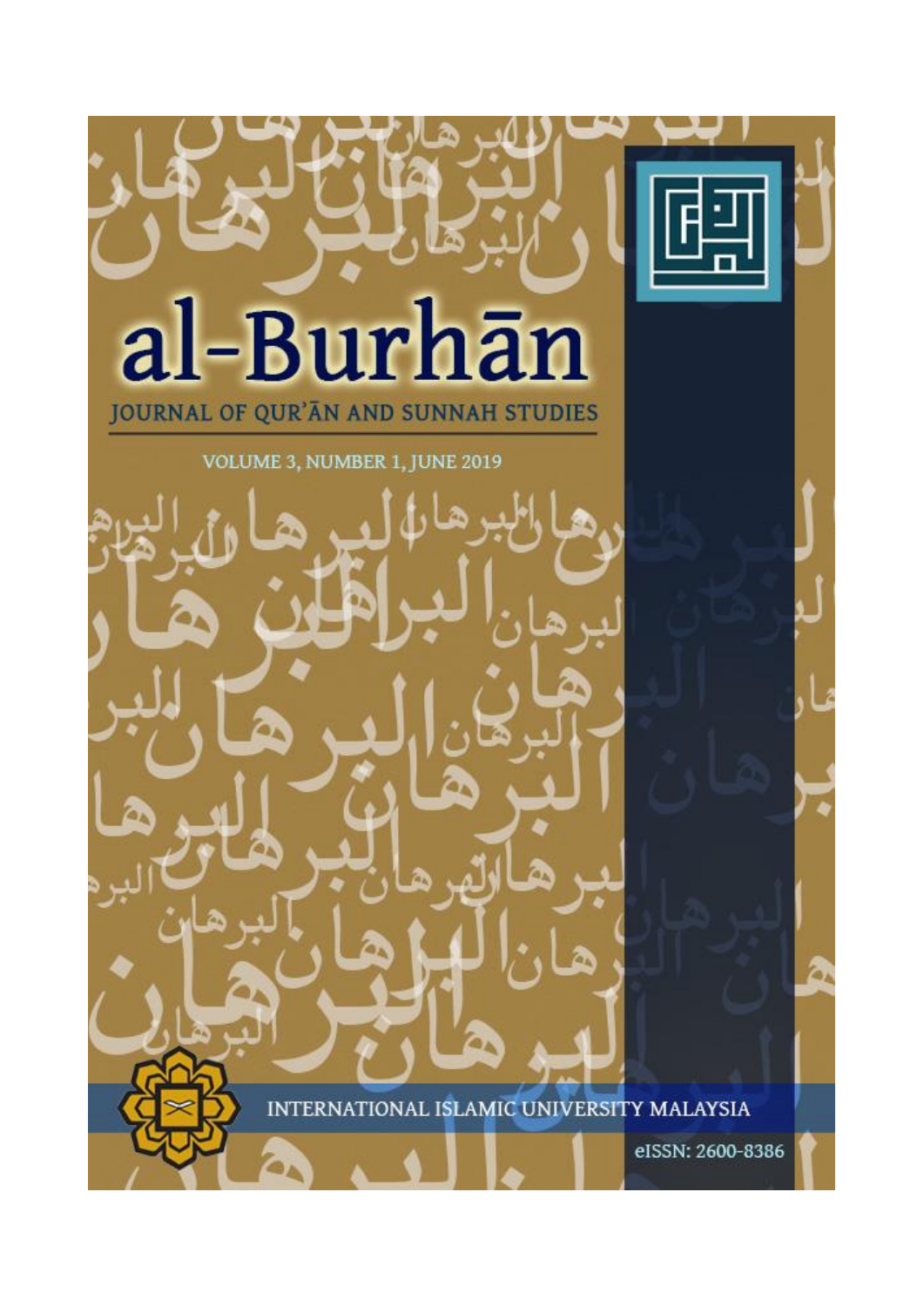**團al-Burhān** 

*Journal of Qurʾān and Sunnah Studies Kulliyyah of Islamic Revealed Knowledge and Human Sciences*

Volume 3 1441 H/2019 M Issue 1

Editor-in-Chief Assoc. Prof. Dr. Sohirin Solihin

Associate Editor Asst. Prof. Dr. Khairil Husaini Bin Jamil

Guest Editor (Arabic) Prof. Dr. Mohammed Abullais Shamsuddin

Editorial Board Assoc. Prof. Dr. Ammar Fadzil, IIUM [\(ammar@iium.edu.my\)](mailto:ammar@iium.edu.my)

Asst. Prof. Dr. Haziyah Hussin, UKM [\(haziyah@ukm.edu.my\)](mailto:haziyah@ukm.edu.my)

Asst. Prof. Dr. Monika @ Munirah Binti Abd Razzak, UM [\(munirahar@um.edu.my\)](mailto:munirahar@um.edu.my)

Asst. Prof. Dr. Muhammad Farid Ali al-Fijawi, IIUM [\(abumariyah@iium.edu.my\)](mailto:abumariyah@iium.edu.my)

Asst. Prof. Dr. Muhammad Fawwaz Muhammad Yusoff, USIM [\(fawwaz@usim.edu.my\)](mailto:fawwaz@usim.edu.my)

> Asst. Prof. Dr. Nadzrah Ahmad, IIUM [\(anadzrah@iium.edu.my\)](mailto:anadzrah@iium.edu.my)

Asst. Prof. Dr. Zunaidah Mohd. Marzuki, IIUM [\(zunaidah@iium.edu.my\)](mailto:zunaidah@iium.edu.my)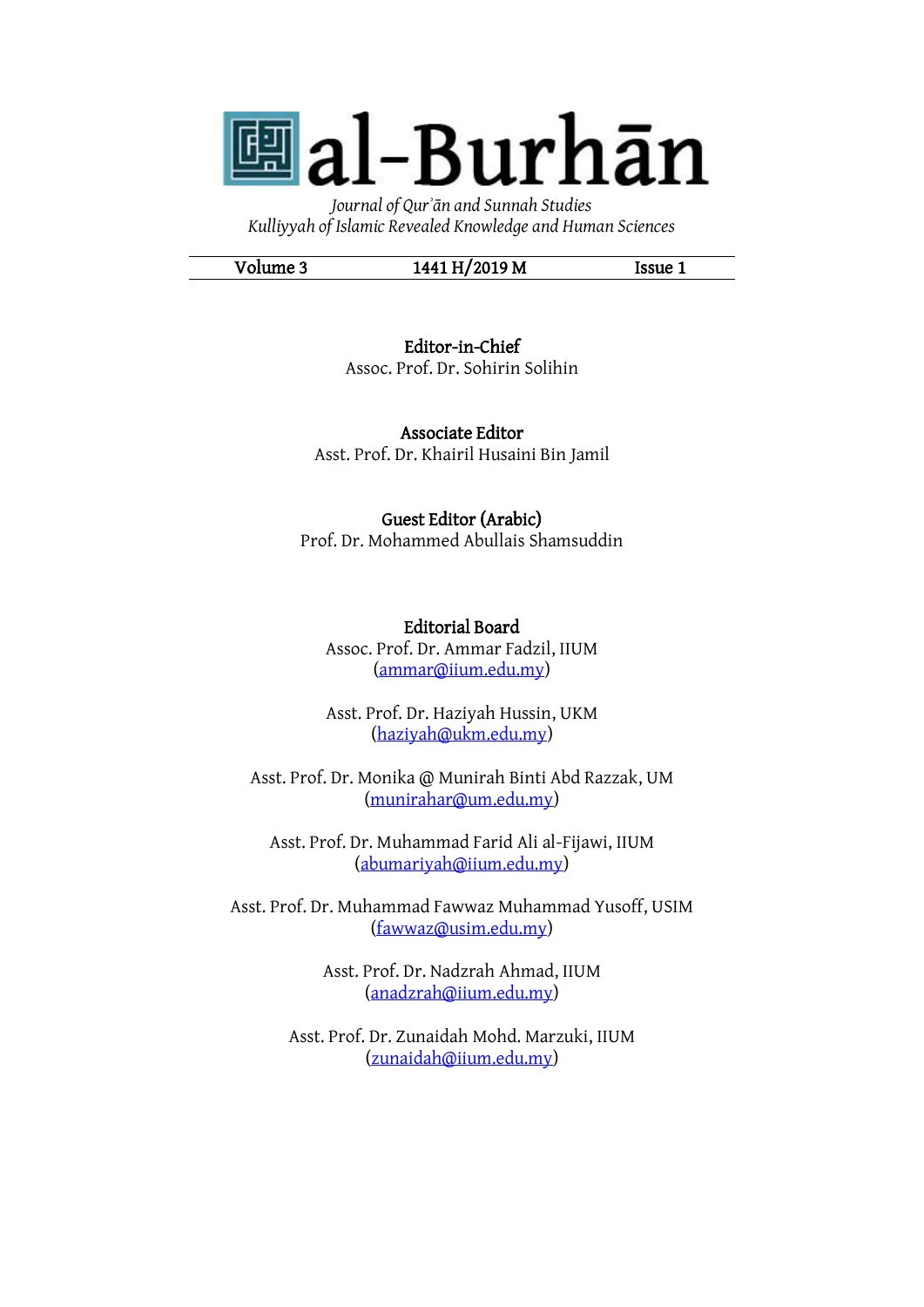#### Advisory Board

*Prof. Dr. Muhammad A. S. Abdel Haleem*, SOAS, University of London. *Prof. Dato' Dr. Mohd Yakub @ Zulkifli Bin Mohd Yusoff*, University of Malaya. *Prof. Dr. Awad al-Khalaf*, University of Sharjah, United Arab Emirates.

© 2019 IIUM Press, International Islamic University Malaysia. All rights reserved.

#### ISSN 2600-8386

#### Correspondence

Managing Editor, a*l-Burhān* Research Management Centre, RMC International Islamic University Malaysia P.O Box 10, 50728 Kuala Lumpur, Malaysia Tel: (603) 6196-5541/6126 Fax: (603) 6196-4863 E-mail: alburhan@iium.edu.my Website: https://journals.iium.edu.my/al-burhan/index.php/al-burhan

Published by: IIUM Press, International Islamic University Malaysia P.O. Box 10, 50728 Kuala Lumpur, Malaysia Phone (+603) 6196-5014, Fax: (+603) 6196-6298 Website: http://www.iium.edu.my/office/iiumpress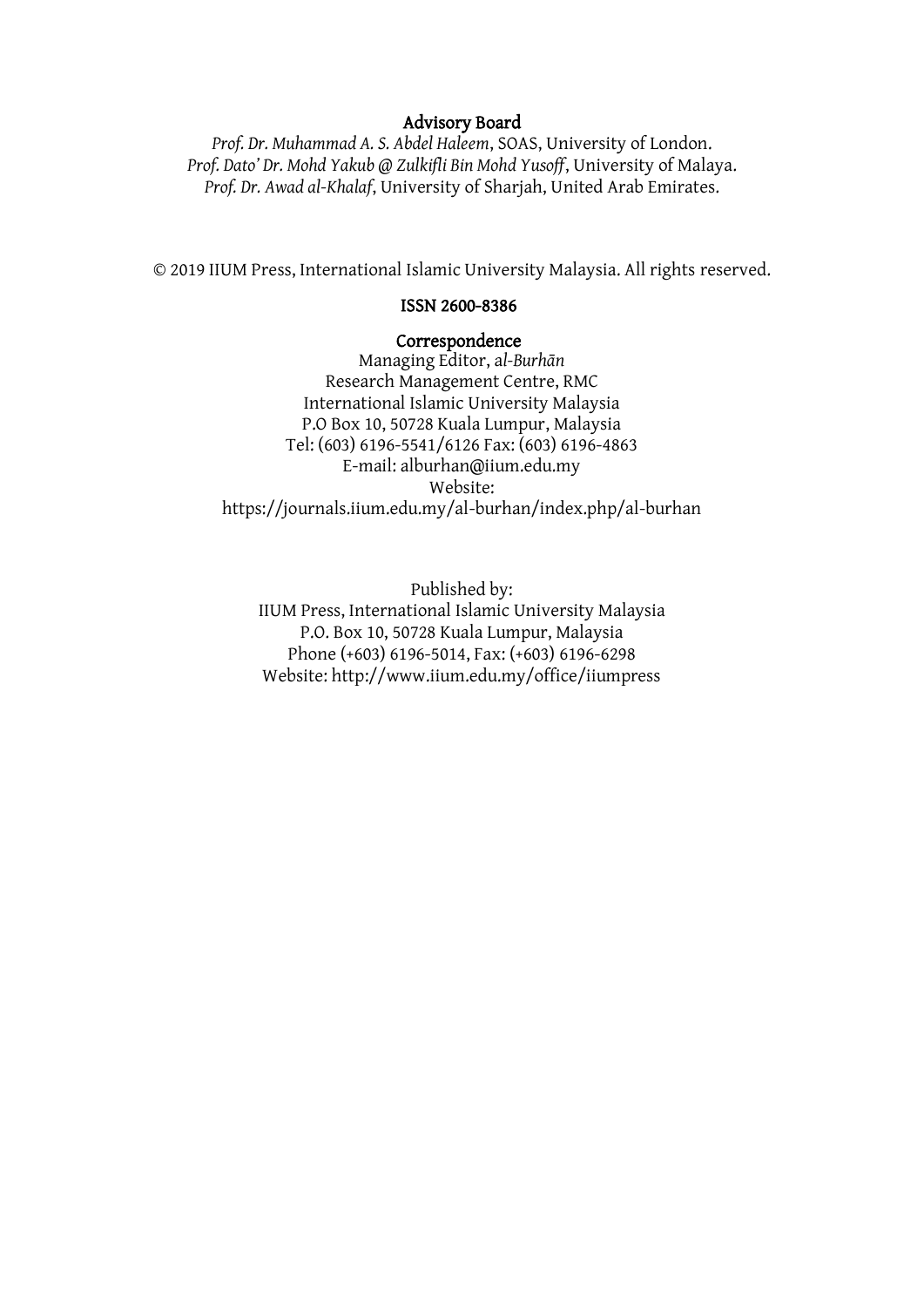# Modern and Classical Scientific Readings of the Qurʾān: A Comparative Study of Abdul Wadud (d.2001) and al-Bayḍāwī (d.1286)'s Naturalistic Exegesis

## Arnold Yasin Mol \*

Abstract: Among the trends of Islamic modernism is the propagation of the compatibility or similarity of the meaning of Qurʾanic verses with modern scientific theories and observations of nature and the cosmos. Although this idea of compatibility was also advocated by several classical scholars in their exegeses of the Qurʾān, it never had so many proponents and such wide popularity among the general Muslim population as it has since the 20th century. Many proponents of scientific exegesis (al-tafsīr al-ʿilmī) claim that the Qurʾān contains descriptions of nature that are scientifically accurate, and which can only be understood correctly with current scientific knowledge, i.e. the true meaning of these verses was not available to Muslims before the appearance of modern science. We will test this claim by comparing one such modern proponent's exegesis, Abdul Wadud (d.2001), with that of a classical scholar, ʿAbd Allāh al-Baydāwī (d.1286). Through this, we can see if the modern 'scientific miracle' exegesis of the Qurʾān truly provides new or even better insights of these verses compared to classical rational exegesis. This article attempts not to analyse the veracity of modern or classical exegesis, but their concepts of the purpose of revelation, epistemology and worldview concerning nature, and how this applies in their proposed exegesis of certain verses. In this comparative analysis of the scientific exegesis of Wadud and al-Bayḍāwī, we will show that both their approaches to the Qurʾanic text is rational, focused on the inimitability of the Qurʾān (iʿjāz al-Qurʾān), and incorporate their contemporary natural philosophy into their exegesis, thereby linking revelation and nature.

Keywords and phrases: Qurʾanic studies, *tafsīr* studies, Islamic modernism, Islam and science, scientific exegesis (*al-tafsīr al-ʿilmī*).

**<sup>.</sup>** \* Lecturer of Islamic sciences at the Dutch-based Fahm Instituut. He is currently a Phd candidate at Leiden University and follows the *Dars-i-Nizami* at the Institute for the Revival of Traditional Islamic Sciences (IRTIS), United Kingdom. He can be contacted at: aymol@fahminstuut.nl.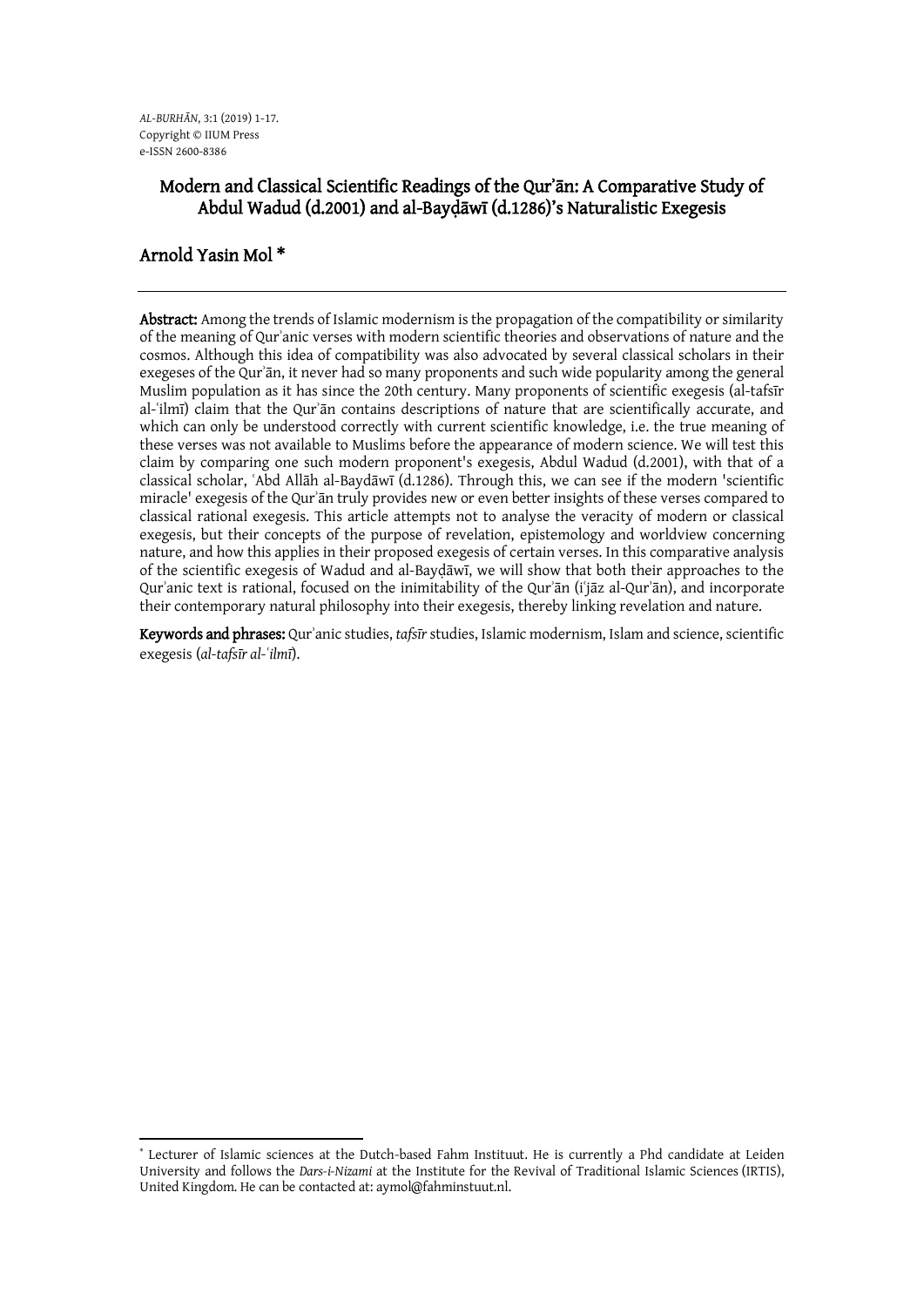# Introduction

Among the trends of Islamic modernism is the propagation of the compatibility or similarity of the meaning of verses of the Qurʾān with modern scientific theories and observations of nature and the cosmos. Although this idea of compatibility is also advocated by several classical scholars in their exegesis of the Qur'ān, $^{\rm l}$  it never had so many proponents and such wide popularity among the general Muslim population as it has since the 20th century. Since the early 20<sup>th</sup> century both classically trained Islamic scholars as Muhammad 'Abduh  $(d.1905)^2$  and Muḥammad Mutawallī al-Shaʿrāwī (d.1998), as well as Muslim laity as Sayed Abdul Wadud (d.2001) and Caner Taslaman,<sup>3</sup> and even non-Muslims as Maurice Bucaille (d.1998)<sup>4</sup> have written works on the subject. This concept of scientific exegesis (*tafsīr al-ʿilmī*), according to Abdul-Raof, falls under three typologies of exegesis in order of hierarchy:

- 1) Rational exegesis (*tafsīr bi'l-raʾy*)
- 2) Linguistic inimitability of the Qurʾān (*iʿjāz al-Qurʾān*)
- 3) Scientific interpretation (*al-taʾwīl al-ʿilmī*) as a form of scientific inimitability (*aliʿjāz al-ʿilmī*)
- 4) Thematic (*mawḍūʿi*) non-sequenced exegesis (*ghayr musalsal*) 5

1

<sup>&</sup>lt;sup>1</sup> Several Islamic philosophers such as Ibn Sīnā (d.1036) and theologians as al-Rāzī (d.1209) explained many Qurʾanic verses by using Greek-Arab natural philosophical thought. This paper will try to show that al-Bayḍāwī (d.1316) has done the same in his non-elaborate exegesis. Hussein Abdul-Raof, *Theological Approaches to Qur'anic Exegesis: A practical comparative-contrastive analysis* (Abingdon: Routledge, 2012), 60. Mehdi Golshani, *The Holy Qurʾān and the Sciences of Nature: A Theological Reflection* (New York: Global Scholarly Publications, 2003), 136-141. All the dates in this paper are CE unless stated otherwise.

<sup>2</sup> On ʿAbduh (and many more modern writers on this subject not mentioned here), see: Abdul-Raof, *ibid*, 60-67, and: Ignaz Goldziher, *Schools of Koranic Commentators: With an Introduction on Goldziher and Hadith from 'Geschichte Des Arabischen Schrifttums' by Fuat Sezgin,* ed. Wolfgang Behn (Wiesbaden: Harrassowitz in Kommission, 2006), 204-232.

<sup>3</sup> On al-Shaʿrāwī, see: Muḥammad Mutawalli ash-Shaʿrāwī, *The Miracles of the Qurʾān*, translated by M. Alserougii (Istanbul: Dar al-Taqwa, 2009). On Wadud, see below. On Taslaman, see: Caner Taslaman, *The Quran: Unchallengeable Miracle*, translated by Ender Gürol (Istanbul: Nettleberry/Citlembik, 2006).

<sup>4</sup> For a review of Bucaille's approach, see: Abdul-Raof, *ibid*, 63-64. Although there are many Muslim websites claiming Bucaille became Muslim himself, he never professed as such in his writings or interviews. Although it is logical to believe he did have a sort of faith in the Qur'ān, he was skeptical of the historical prophetic traditions (*Ḥadīth*) and classical practiced and interpretive tradition as such as they "are deemed scientifically unacceptable today". Maurice Bucaille, *The Bible, the Qurʾān and Science: The Holy Scriptures Examined in the Light of Modern Knowledge*, translated by Alastair Pannell (Moultan: Darulfikr, 1977), 248. Interestingly enough, although he certainly was not the first to write on this subject (Abdul Wadud, discussed in this paper, published already two English works on the scientific interpretation of the Qurʾān years (1971 and 1982) before Bucaille's original French (1976) and subsequent English and Arabic translations (1986) came out), his work became the most famous among Muslims and non-Muslims probably due to the propaganda funding by the Saudi government. Within academic Islamic studies, he became the example of popular scientific interpretation of the Qurʾān by lending his name to this form as 'Bucaillism'.

<sup>5</sup> Abdul-Raof, *ibid*, 3-4, 29-30, 59-60, 137-142.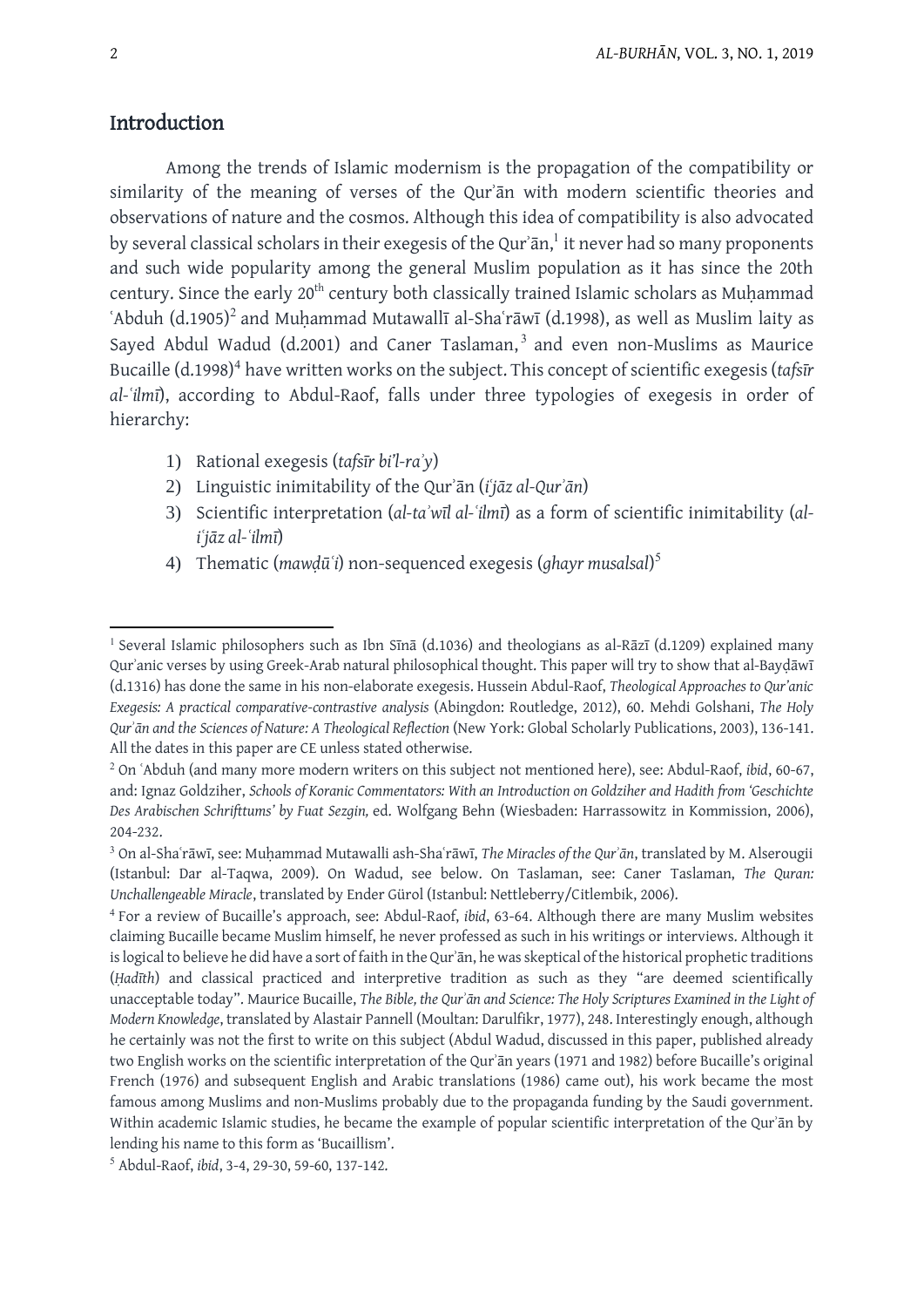He defines scientific exegesis as:

"Scientific exegesis is a form of thematic exegesis approach that is primarily concerned with the scientific aspects of some *āyah*s that demonstrate God's omnipotence, on the one hand, and that the two canonical sources of Islam<sup>6</sup> are compatible with the scientific developments of our modern age."<sup>7</sup>

Many proponents of scientific exegesis claim that the Qurʾān contains descriptions of nature that are scientifically accurate, and which can only be understood correctly with current scientific knowledge, i.e. the true meaning of these verses was not available to Muslims before the appearance of modern science. We will test this claim by comparing one such modern proponent's exegesis, Abdul Wadud (d.2001), with that of a classical scholar, ʿAbd Allāh al-Baydāwī (d.1286). Through we hope to answer the question if modern 'scientific miracle' exegesis of the Qurʾān really provides new or even better insights to these verses compared to classical rational exegesis. This article tries not to analyse the veracity of modern or classical exegesis, but their concept of the purpose of revelation, epistemology and worldview concerning nature, and how this is applied in their proposed exegesis of certain verses. In an earlier analysis of modern and classical rejections of supernatural sorcery a link is shown between exegesis, revelation, nature, and epistemology. This analysis concluded that the more one emphasises natural goodness the more one emphasises the stability of that natural order:

"Another important factor is that, the closer one is to accepting natural laws and goodness, the less emphasis and need is laid on revelatory sources and the higher criteria one sets for accepting and grading revelatory sources. For religion to be natural and rational, sources that are as reliable as nature itself are needed, and for many scholars only the Qurʾān and a few traditions conformed to these criteria. […] The more one emphasises the concreteness of this nature and the world, the less God is immanently present. This is also counted for the opposite position. The more one rejects natural goodness and laws, the more emphasis is laid on revelatory sources to fill the epistemological vacuum in the pursuit of constructing the religion of Islam. Asthe Qurʾān can only provide general religious outlines, the more one accepts *hadīth* traditions and the lower the criteria used for them. And when one rejects natural laws the more one accepts supernaturalism and God's immanence."<sup>8</sup>

This explained also why the majority of Sunni orthodox (and heterodox) schools saw reason as both an authoritative means and source next to revelation in their construction of Islam, whereby reason also occupied space within the epistemological framework. Other groupsthat de-emphasised natural goodness and order enlarged the revelational presence in

-

<sup>6</sup> i.e. the Qurʾān and Sunnah.

<sup>7</sup> Abdul-Raof, *ibid*, 3. See also 137-138.

<sup>8</sup> Arnold Yasin Mol, "The Denial of Supernatural Sorcery in Classical and Modern Sunni Tafsīr of Sūrah Al-Falaq (113:4): A Reflection on Underlying Constructions", *al-Bayan journal of Quran and Hadith studies* 11, no. 1 (June 2013), 15-32.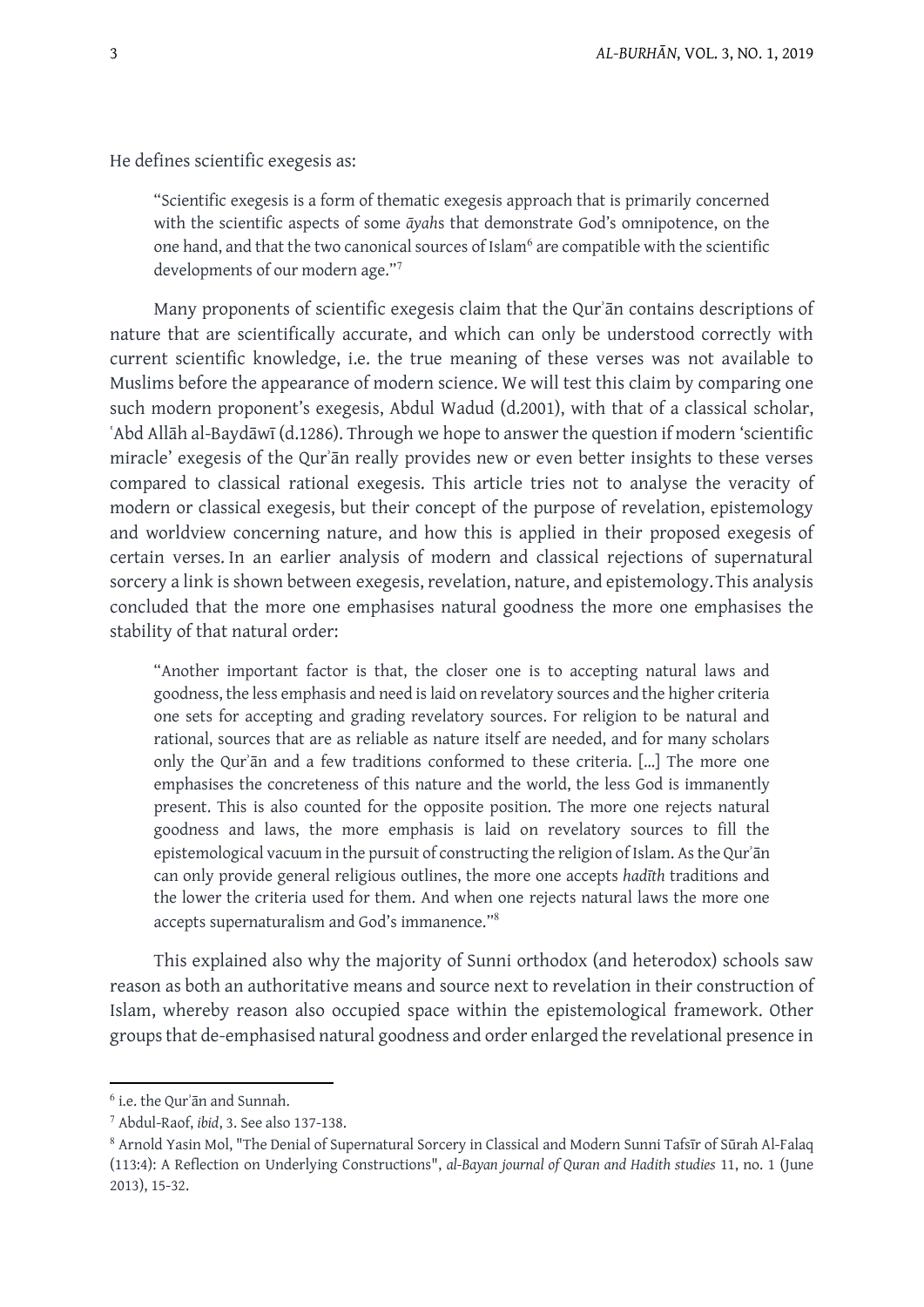the epistemological framework whereby they used secondary revelational and historical sources<sup>9</sup> in their construction of Islam. To emphasise reason thus de-emphasises traditional knowledge. The first group, typically labelled as *Ahl al-Rāʾy*, mainly focused on rational or inner-textual meanings of the Qurʾān while the second group, typically labelled as *Ahl al-Hadīth*, mainly focused on using traditional sources to determine meanings.<sup>10</sup> Both Wadud and al-Bayḍāwī belong to the *Ahl al-Rāʾy* but take different stances within the school.

## The compared scholars: The intellectual contexts of Wadud and al-Bayḍāwī

## **a.** Abdul Wadud

Dr. Syed Abdul Wadud (? - 2001) was a Pakistani biochemist who studied under Ghulam Ahmed Parwez (d.1986), the infamous reformist scholar who only accepted the Qurʾān as revelation $^{\rm 11}$ , and was part of his Tolueislam Quranist movement in Pakistan. Wadud himself had no formal training in Islamic sciences and can thus be labelled as belonging to the laity. He applied Parwez's process theology and linguistic exegesis and believed the Qurʾān reflects modern scientific cosmology. Wadud fits within a long line of Indian reformist tradition, starting with Shāh Wallī Allāh (d.1762) who emphasised natural causation in his Māturidī-Ashʿarī synthetic theology,<sup>12</sup> to Syed Ahmad Khan (d.1898) who proclaimed that there is no disagreement between the Qur'ān and the laws of nature,<sup>13</sup> to Muhammad Iqbal (d.1938) who applied Bergsonian 'creative evolution' to the Qur'anic worldview,<sup>14</sup> to Ghulam Ahmed Parwez who tried to synthesize all these into a Kantian process theology with a Marxist sociology.<sup>15</sup> Wadud has published around eight smaller and larger works, most of them English adoptions of Parwez's ideas, but the works of scientific exegesis are his own original works as Parwez did not write separate works on this. The books discussed here are *Gateway to the Quran*, *Phenomena of Nature and the Quran*, and *The Heavens, the Earth and the Quran*. <sup>16</sup> According to Wadud, the "interpreters of the Quran, who have added interpretations to their own translations, have adopted an inappropriate method, to explain the Quranic text, which is of their own making. They have depended mostly on speculations, man-made ideas,

-

<sup>&</sup>lt;sup>9</sup> The prophetic *hadīth*, the opinions of the first generations and founding scholars, but also many mythical and legendary stories, especially about the prophets, coming from non-Islamic sources.

<sup>10</sup> Their exegesisis mainly labelled as *al-Tafsīr bi'l-Maʾ'thūr*(traditionally transmitted exegesis) or *al-Tafsīr al-Naqlī* (textually relayed exegesis), see Abdul-Raof, 10-27. On the *Ahl al-Ḥadīth*, see: Binyamin Abrahamov, *Islamic Theology: Traditionalism and Rationalism* (Edinburgh: Edinburgh University Press, 1998), 19-31.

<sup>11</sup> They are typically labelled as 'Quranists' or '*Munkir al-Ḥadīth*' (Ḥadīth deniers). Ali Usman Qasmi, *Questioning the Authority ofthe Past: The Ahl al-Qurʾān Movementsin the Punjab* (Karachi: Oxford University Press, 2011), pp. 216- 286.

<sup>12</sup> al-Dihlawī, Shāh Waliy Allāh, *Hujjat Allāh al-Bālighah* (India: Maktabah Hijāz, 2010), 1:68-69.

<sup>13</sup> Abdur Raheem Kidwai, 'Sir Syed's Tafsir Al-Quran', in *Sir Syed Ahmad Khan: A Centenary Tribute*, ed. Asloob Ansari (New Delhi: Sang-e-Meel Publications, 1998), 74-78.

<sup>14</sup> Damian Howard, *Being Human in Islam: TheImpact of the Evolutionary Worldview* (United States: Routledge, 2011), 157-159.

<sup>15</sup> See his magnum opus: Ghulam Ahmed Parwez, *Islam: A Challenge to Religion* (Lahore: Tolu-e-Islam Trust, 1996). <sup>16</sup> *Gateway to the Quran* (Lahore: Khalid Publishers, 1996). *Phenomena of Nature and the Quran* (Lahore: Sayed Khalid Wadud, 1971). *The Heavens, the Earth and the Quran* (Lahore: Khalid Publishers, 1998).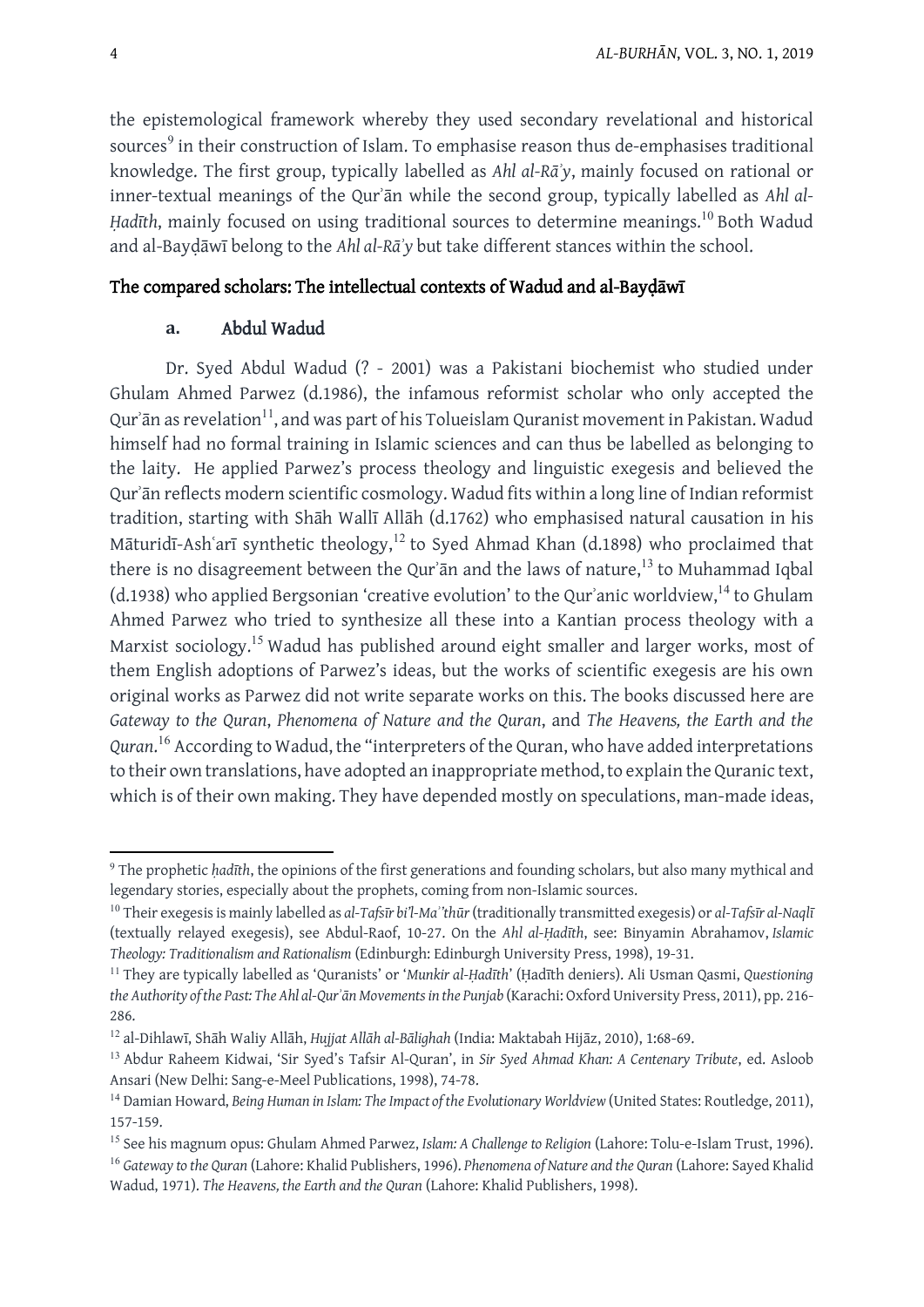legends, Biblical stories, and Jewish versions on such subjects"<sup>17</sup> and that the "orthodoxy is averse to exploration of nature." <sup>18</sup> In his earlier *Phenomena,* he does acknowledge the existence of "excellent works on the interpretations of the Holy Quran", and that even though religious leaders "rejected science", Muslim scholars of the early Islamic Era did pursue it. His own pursuit of scientific exegesis is "to show that the Quran is the book revealed by Allah and is not the outcome of human imagination."<sup>19</sup> Wadud thus presents the idea that the majority of orthodox Islam is un-or even anti-scientific, i.e.the orthodox do not interpret the Qurʾān correctly and have an incorrect worldview, proving therefore the veracity of Parwez's reformist enterprise. This claim is aimed at convincing inner-Muslim discourse towards reform. The second aim of his project is to prove the Qurʾān does not have a human origins, thus trying to convince extra-Muslim (i.e. non-Muslim) discourse towards conversion, which has always been the aim of the *iʿjāz al-Qurʾān* project, but also to prove to his fellow Muslims both the superiority of the Qur'ān compared to secondary sources, $^{20}$  and the veracity of modern science.

# **b.** al-Bayḍāwī

Nāṣir al-Dīn ʿAbd Allāh bin ʿUmar al-Baydāwī (1225? - 1286 or 1293 or 1316) was born in Persia in a family of Ashʿarī Shāfiʿī scholars, during the time of the Mongolian invasion of the Muslim world. His father was chief judge of Shiraz and after his death al-Bayḍāwī took his position. He had written around a dozen works, but is most famous for his Qur'ān exegesis, *Anwār al-Tanzīl wa Asrār al-Taʾwīl*, which is a revision of the Muʿtazilite exegesis *al-Kashshāf ʿan Ḥaqāʾiq al-Tanzīl wa ʿUyūn al-Aqāwīl fi Wujūh al-Taʾwīl* by al-Zamakhsharī (d.1144), and for his Islamic philosophical theology (*ʿilm al-kalām*) work, the *Ṭawāliʿ al-Anwār min Matāliʿ al-Anẓār*. In both works, he was also clearly influenced by the philosopher Ibn Sīnā (d.1037) and the theologian and exegete Fakhr al-Dīn al-Rāzī (d.1209) on issues of theology and the philosophy of nature.<sup>21</sup> As his exegesis is a revision of al-Zamakhsharī's work, it automatically belongs to the *tafsīr bi'l-raʾy* genre asit applies philosophical theology and metaphorical interpretations, but he also adds much original commentary incorporating natural philosophy and *usūl al-fiqh* concepts of public interest (*maṣāliḥ*).<sup>22</sup> al-Zamakhsharī's is mainly popular for its excellence

**<sup>.</sup>** <sup>17</sup> Wadud, *Gateway*, 2. Here he is clearly mainly referring to the exegesis of the *Ahl al-Ḥadīth*, for an overview of the myths and legends within this type of exegesis, see: MJ Kister, Adam: A Study of Some Legends in Tafsīr and Hadīt Literature', in *Approaches to the History of the Interpretation of the Qur'ān*, ed. Andrew Rippin (New York: Oxford University Press, 1988), 113-162.

 $18$  Ibid, 5.

<sup>19</sup> Wadud, *Phenomena*, 17.

<sup>&</sup>lt;sup>20</sup> Proving that only the Qur'ān is authentic and divinely revealed, and thus that his Quranism is the only logical stance.

<sup>&</sup>lt;sup>21</sup>ʻAbd Allāh al-Bayḍāwī, Nature, Man and God in Medieval Islam: ʿAbd Allah Baydawi's Text, Ṭawāliʿ al-Anwār Min Matāli' al-Anzār, along with Mahmud Isfahani's Commentary, Matāli' al-Anzār Sharh Tawāli' al-Anwār, ed. Edwin Elliot Calverley and James Pollock (Leiden: Brill, 2001), 1:xxiv, xxvi-xxxiii. Muḥammad al-Sayd al-Dhahabī, *al-Tafsīr wa al-Mufassirūn* (Cairo: Maktabah Wahbah, 1996), 1:304-311. ʿAbd Allāh al-Bayḍāwī, *Anwār al-Tanzīl wa Asrār al-Taʾwīl*, ed. Maḥmūd ʿAbd al-Qādir al-Arnā'wūṭ (Beirut: Dār Ṣādr, 2004), 1:5-8.

<sup>22</sup> al-Bayḍāwī discusses public interest dozens of time throughout his exegesis, both with legal and non-legal verses (for example on verse 2:216), while al-Zamakhsharī only mentions it a few times. Also with verses on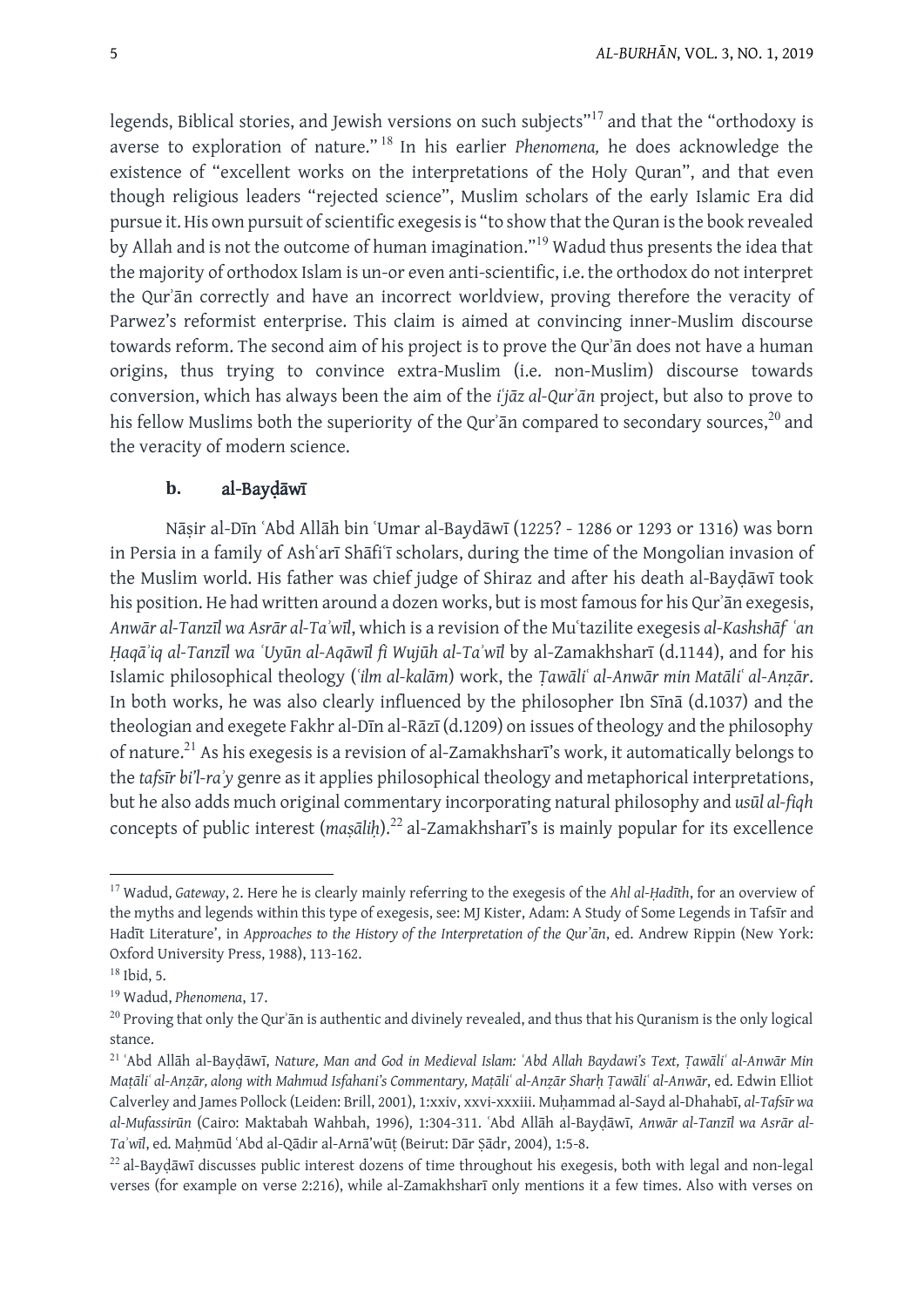in showing the linguistic inimitability of the Qurʾān, thus it and al-Bayḍāwī's revision both also belong to the *iʿjāz al-Qurʾān* genre. al-Bayḍāwī's philosophical theological work, the *Ṭawālʿi al-Anwār*, is divided into three parts, where the first part can clearly be called a philosophical theology of nature (*daqīq al-kalām*) on epistemology, existence, non-existence, position, senses, cosmology, movement, time, singulars and multiples, cause and caused, bodies and atoms, and cause and effect.<sup>23</sup> Only after this discussion on nature does he delves into a theology on God and on prophethood.<sup>24</sup> al-Baydawi studied and researched many of the ideas of the Greek, Persian, and Arab philosophers on nature, and was deeply influenced by Avicennian neo-Aristotelianism and the reworkings of it by the theologians (*mutakallimūn*), especially al-Rāzī. <sup>25</sup> Within this worldview, nature is seen as completely contingent on God's will and wherein God can create without any means (creation ex-nihilo) or time (instantaneous) and Theistic creationism is constantly emphasised to prove God's existence and attributes, but at the same time the order and constitution of nature is seen as real and part of the proof that God is good and wise. And this natural order has an inbuilt teleology, a gradual progress towards higher stages of perfection.<sup>26</sup> For example, in his discussion on verse 2:22, the idea that the rain falls down from the sky means it has an acting power (*al-quwwah al-fāʿʿālah*) and the earth an accepting power (*al-quwwah al-qabilah*) and together produce fruits from it, even though God acts on all things without causes or substances (*bi-lā asbāb wa mawādd*) as He is the determiner on all existing things concerning their causes and substances which establishes in them from state to state through His ordering wisdom.<sup>27</sup> In verse 2:29, the idea that God has created everything on earth for mankind means that everything has beneficial properties (*al-nafʿah*) and acts for the goal of becoming complete and perfect (*li-gharaḍ mustakmil*).<sup>28</sup> al-Bayḍāwī's worldview can be thus labelled as both rational and naturalistic, being informed of the ideas on nature up to his time, and linking these to the Qurʾān. The reason why I have chosen al-Bayḍāwī is because

**.** 

nature and cosmology, al-Zamakhsharī mostly focuses on discussing the imagery (*taṣwīr* and *takhyīl*) or metaphorical (*tamthīl*) language used in those verses to convey a message. While al-Bayḍāwī follows him in this (see their exegesis on verse 41:11), he also sometimes adds natural philosophical concepts (compare their exegesis on verse 41:9). Abū al-Qāsim al-Zamakhsharī, al-Kashāf 'an Haqā'iq al-Tanzīl wa 'Uyūn al-'Aqāwīl fi Wujūh *al-Taʾwīl* (Beirut: Dār al-Kitāb al-ʿArabī, 1987), 4:187-189. Al-Bayḍāwī, *Anwār al-Tanzīl*, 1:122, 2:936-937.

<sup>&</sup>lt;sup>23</sup>ʻAbd Allāh al-Bayḍāwī, Ṭawāliʿ al-Anwār Min Maṭāliʿ al-Anẓār (Cairo: Maktabah al-Azhariyyah li'l-Turāth, n.d.), 75-146.

<sup>24</sup> Ibid, 165-247.

<sup>25</sup> On Ibn Sīnā and al-Rāzī, see: Marwan Rashed, 'Natural Philosophy', in *The Cambridge Companion to Arabic Philosophy*, ed. Peter Adamson and Richard Taylor (Cambridge, UK: Cambridge University Press, 2005), 287-307. <sup>26</sup> For Avicennian teleology, see: Seyyed Hossein Nasr, *An Introduction to Islamic Cosmological Doctrines: Conceptions* of Nature and Methods Used for Its Study by the Ikhwān al-Ṣafā', al-Bīrūnī, and Ibn Sīnā (Albany: State University of New York Press, 1993), 232-233.

<sup>27</sup> al-Bayḍāwī, *Anwār al-Tanzīl*, 1:42. He partially follows al-Rāzī's exegesis on this verse, see: Fakhr al-Dīn al-Rāzī, *Mafātīh al-Ghayb aw al-Tafsīr al-Kabīr* (Beirut: Dār al-ihyā' al-Turāth al-ʿArabī, 1999), 2:343. For his discussion and causes and effects, see: al-Bayḍāwī, *Nature, Man and God in Medieval Islam*, 1:326-359. This occasionalism is not a complete denial of natural causation, it is mainly an emphasis on God as absolute and final cause. al-Rāzī denies that nature has any inner power (the *quwa*), al-Bayḍāwī does seem to acknowledge it, showing the different ways occasionalism was applied in the Ashʿarī school. See a discussion on this in: Mol, *Denial of Supernatural Sorcery*, 23-31.

<sup>28</sup> al-Bayḍāwī, *Anwār al-Tanzīl*, 1:52.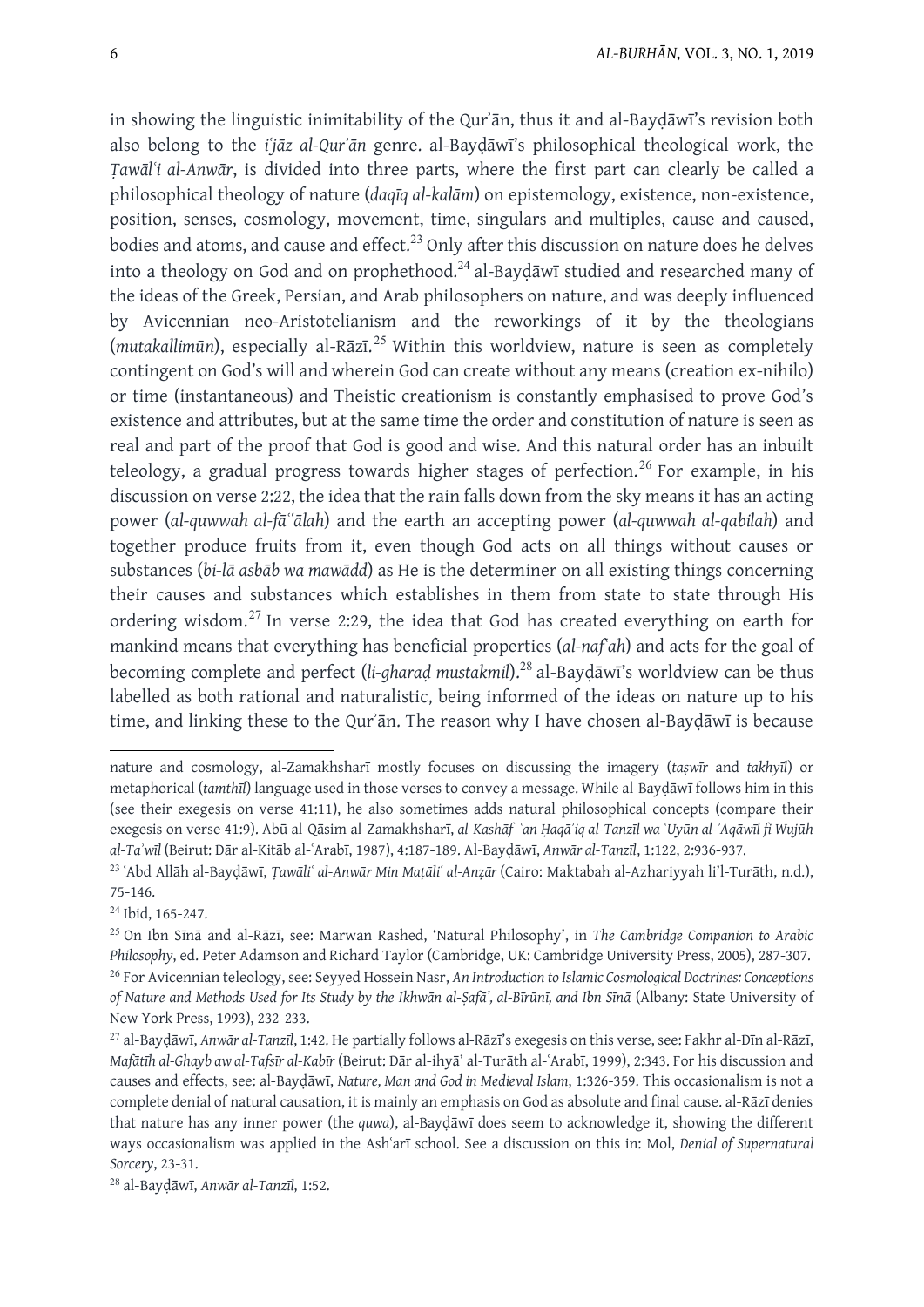his work is widely accepted in the orthodox Islamic sciences, and because he applies many rational and traditional exegesis of the generations before him, thus representing a cumulative discursive tradition of orthodox Islam. We will compare Wadud's scientific exegesis of verses to that of the commentary of al-Bayḍāwī, to see if the latter is indeed as mythical, irrational, and anti-naturalism as Wadud claims the orthodox Islamic exegesis tradition is.

### Comparative analysis of the two exegesis

I have divided the Qurʾanic verse topics into three categories: 1) theology, 2) cosmological creation, and 3) biological creation.<sup>29</sup> With theology, we try to see if Wadud's appropriation of Parwez's process theology really differs from classical theology. Wadud, for example, emphasises that *rahmah* does not mean mercy in relation to sins as orthodox Islam sees it, but to nourishment of progressive evolution, linking the word to its root-meaning of 'womb'.<sup>30</sup> With cosmological and biological creation, we look at verses with these contents and see what Wadud and al-Bayḍāwī's interpretations can tell us about their views on nature. As both add a lot of material in their exegesis, I have to single out their main points concerning the above three topics. Wadud in general focuses on the compatibility between science and the Qurʾān and thus uses verses as introductions to his exposition of modern scientific cosmology. al-Bayḍāwī incorporates many compatibility discourses between those verses and philosophical theology, natural philosophy, *fiqh*, history, linguistics etc.

| 1) Theology: | "The Sustainer of the worlds (Rabb al-'Alamīn)."                                                                                                                                                                                                                                                                                                                                                                                                                                                                                                                                                                                                                                                                                                                                                                                                                            |
|--------------|-----------------------------------------------------------------------------------------------------------------------------------------------------------------------------------------------------------------------------------------------------------------------------------------------------------------------------------------------------------------------------------------------------------------------------------------------------------------------------------------------------------------------------------------------------------------------------------------------------------------------------------------------------------------------------------------------------------------------------------------------------------------------------------------------------------------------------------------------------------------------------|
| Qur'an 1:2   |                                                                                                                                                                                                                                                                                                                                                                                                                                                                                                                                                                                                                                                                                                                                                                                                                                                                             |
| Wadud:       | • "Rubūbiyyah is one of the attributes or basic characteristics of<br>Allah and it means - the provision of sustenance to an object<br>from its initial stage to the stage of its final destination."<br>. "Life on this earth evolved from unicellar organisms to<br>multicellular organisms of complex nature. As soon as a new<br>type evolves, it becomes a potential ancestor for many<br>simultaneous descendent lines and each line becomes specially<br>adapted in a particular way."<br>• He then cites verses 71:17 and 11:6 and provides eight pages of<br>explanations of evolution: chemical evolution, singular cells,<br>multicellular organisms, cooperative labour, water cycle.<br>• "Alam means a sign from which a certain thing could be known<br>[]. The presence of the physical world indicates that there is a<br>Creator behind it." $[G, 45-55]$ |

**.** 

<sup>&</sup>lt;sup>29</sup> Sources will be mentioned in each box between brackets [...] to avoid footnotes taking too much space. With al-Bayḍāwī, all references are from his *Anwār al-Tanzīl.* With Wadud the references are indicated with a *G* for *Gateway*, a *P* for *Phenomena*, and an *H* for *Heavens*.

<sup>30</sup> Wadud, *Gateway*, 57-72.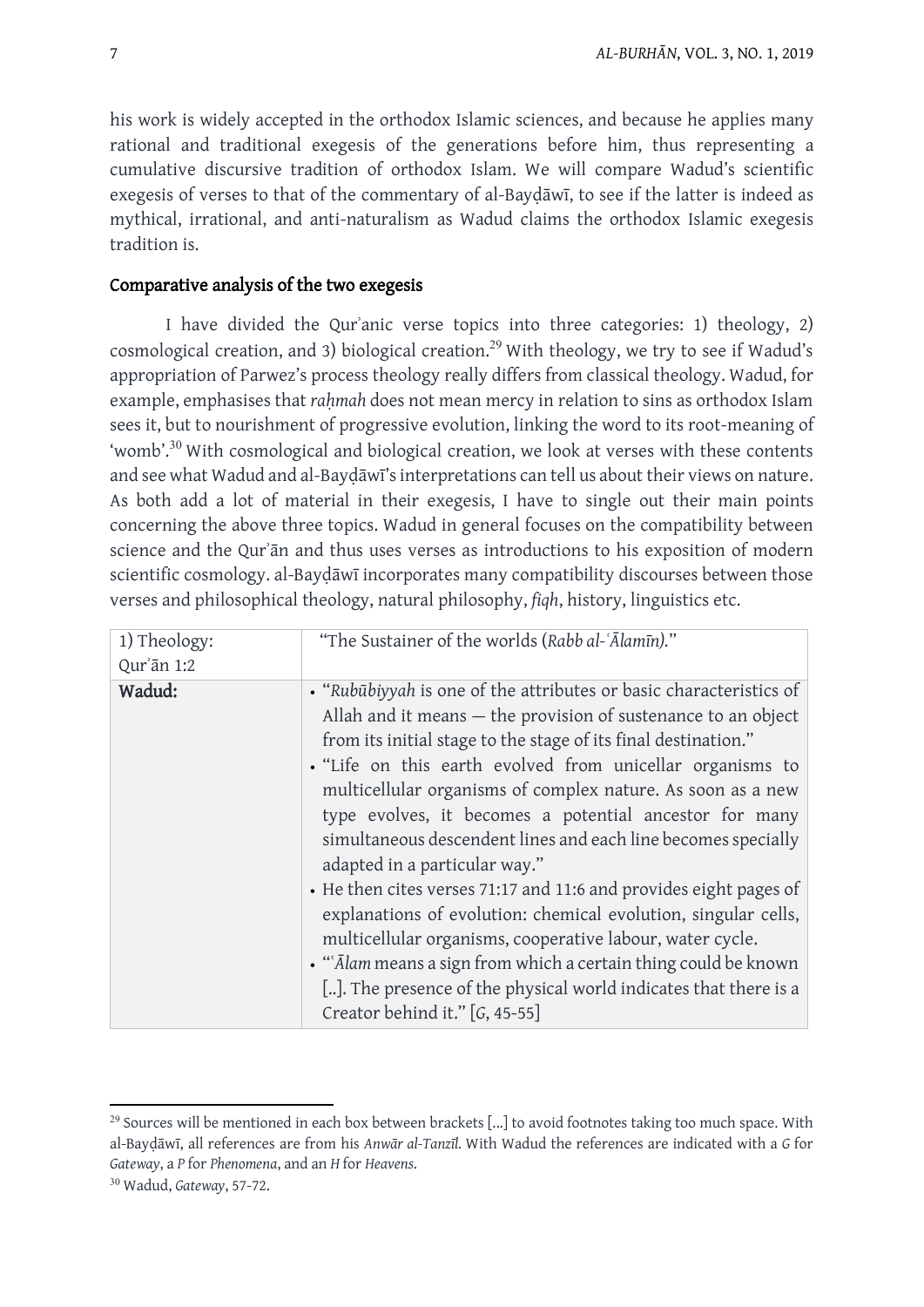| al-Baydāwī: | · "[al-Rabb] conveys something towards its perfection                   |  |
|-------------|-------------------------------------------------------------------------|--|
|             | (kamāluhu) from something to something"                                 |  |
|             | . "It designates through it the owner (al-mālik) that he maintains      |  |
|             | (yahfaz) what he owns and rears it (yurabbihi)"                         |  |
|             | . "The world (al-'ālam) is designated as such as He is known            |  |
|             | through it [] He is known through it as the constructing                |  |
|             | Designer (al-sāni') and He is Other (siwāhu) from everything as         |  |
|             | from substance (al-jawāhir) and cause (al- $a'$ rād), so that its [i.e. |  |
|             | world] possibility and its need to a necessary cause for its            |  |
|             | essence (mu'athththir wājib li-dhātihi) proves His existence            |  |
|             | (wujūdahu)." [1:14]                                                     |  |

| 1) Theology:<br>Qur'ān 1:3 | "Most Merciful, Ever Merciful (al-rahmān al-rahīm)."                                                                                                                                                                                                                                                                                                                                                                                                                                                                                                                                                                                                |
|----------------------------|-----------------------------------------------------------------------------------------------------------------------------------------------------------------------------------------------------------------------------------------------------------------------------------------------------------------------------------------------------------------------------------------------------------------------------------------------------------------------------------------------------------------------------------------------------------------------------------------------------------------------------------------------------|
| Wadud:                     | . "The word rahmah [] stands for means of nourishment<br>manifest or hidden."<br>• Rahmān is a grammatical form expressing sudden and violent<br>occurrences, and Rahim expresses slow and gradual<br>occurrences.<br>• Wadud then goes into a long exposition whereby cosmological<br>and biological evolutionary phases resemble sudden or gradual<br>creation and the six days creation are compared to six<br>geological eras. [G, 57-72]                                                                                                                                                                                                       |
| al-Baydāwī:                | . "al-Rahmah in the language is amiability of the heart, and<br>compassion/sympathy/tender attachment (ini'taf) which<br>requires kindness and goodness, and from it the womb (al-<br>rahm) for its tender enveloping on what is in it. [] [And He<br>provides] through it His subtle teleological grace (bi-lutfihi) and<br>beneficial blessings [] so one can obtain benefits (al-intifa <sup>*</sup> )"<br>$[1:13]$<br>. "[The Qur'an was revealed from Him being al-rahman and al-<br>rahīm] which proves that He commissioned religious and<br>worldly welfare interest (al-masālih al-dīniyyah wa al-<br>dunyawiyyah)" [2:935, on verse 41:2] |

Both theological expositions have close resemblance in itslinguistic explanations and the theological implications of them. For both, God is teleologically active within creation to sustain it beneficially towards completion. The main difference is that for Wadud, these terms are used as proofs for evolution within creation, while for al-Bayḍāwī, they prove the complete otherness of God compared to creation and the complete contingency of the latter. From this we already notice that Wadud is mostly concerned with a philosophy of nature,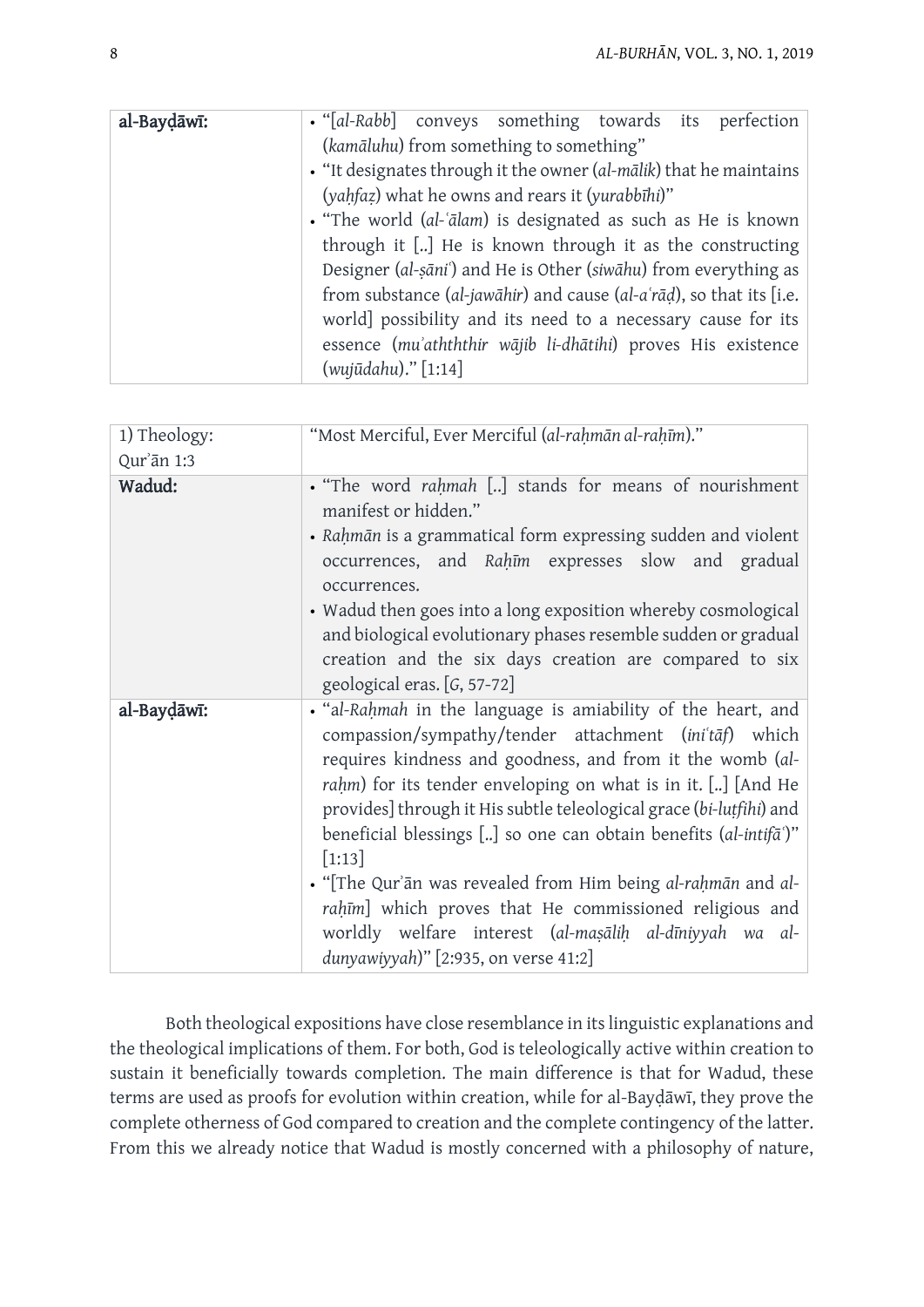while al-Bayḍāwī is mostly concerned with theology. We know look at some 'cosmological' verses.

| 2) Cosmological | "Say: Is it that ye deny Him Who created the earth in two Days?                                                                                                                                                                                                                                                                                                                                                                                                                                                                                                                                                                                                                                                                                                                                                                                                |
|-----------------|----------------------------------------------------------------------------------------------------------------------------------------------------------------------------------------------------------------------------------------------------------------------------------------------------------------------------------------------------------------------------------------------------------------------------------------------------------------------------------------------------------------------------------------------------------------------------------------------------------------------------------------------------------------------------------------------------------------------------------------------------------------------------------------------------------------------------------------------------------------|
| creation:       | And do ye join equals with Him? He is the Lord of (all) the                                                                                                                                                                                                                                                                                                                                                                                                                                                                                                                                                                                                                                                                                                                                                                                                    |
| Qur'ān 41:9     | Worlds."                                                                                                                                                                                                                                                                                                                                                                                                                                                                                                                                                                                                                                                                                                                                                                                                                                                       |
| Wadud:          | • "The word "ālamīn' as it occurs in the verse (41:9) has been<br>considered by some commentators to mean 'astronomical<br>worlds'. It is true that the Qur'an has pointed towards the<br>existence of life on heavenly bodies other than the earth. []<br>there is a possibility of the existence of life on other planets in<br>the universe which have got the same conditions that exist in<br>our earth and where living creatures may also be present." [H,<br>$45$ ]<br>. "Thus, according to the Quran, the creation of the heavens<br>and the earth, took place in Two Eras. The word Yawm usually<br>translated as 'day', means here a very very long period of time.<br>[] In scientific term the period of creation of the material<br>world is called 'Azoic' i.e. without life. The Qur'an, however,<br>divides this period into two" [G, 18-19] |
| al-Baydāwī:     | . "In the extent of two days, or two alterations/times<br>(nawbatayn) and He created in totality of time what He created<br>instantaneous (fī āsra')"<br>• "{the earth} what in aspect is the lowest from the scattered<br>celestial bodies (al-safl min al-ājrām al-basīț)"<br>· "{in two days} that He created for it a joint essence (asl<br>mushtarak) then He created for it a shape through which He<br>shapes species $(\bar{a}nw\bar{a})$ "<br>. "{Lord of the worlds} He is the Creator (khaliq) of all that exists<br>(wujida) from the possible and its rearing (murabbīhā)" [2:936]<br>What is meant by the possible is that nothing exists from<br>necessity by itself, only God necessarily exists.<br>· On verse 7:54 he refers to the six days creation as six<br>timespans/periods (sittat awqāt). [1:342]                                    |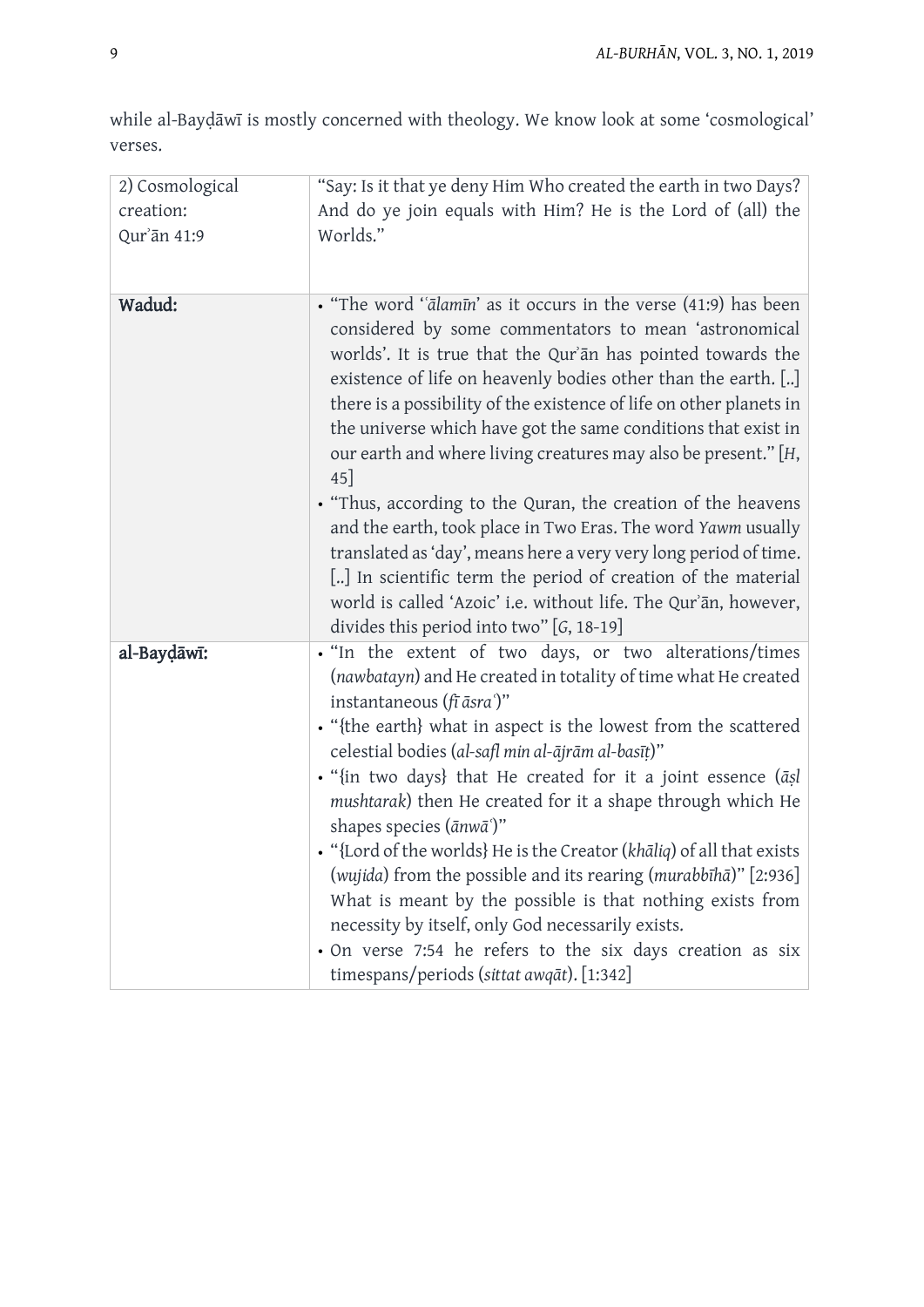| 2) Cosmological<br>creation:<br>Qur'ān 41:11 | "Moreover, He directed towards the sky, and it had been (as)<br>smoke: He said to it and to the earth: "Come ye together,<br>willingly or unwillingly." They said: 'We do come (together), in<br>willing obedience.""                                                                                                                                                                                                                                                                                                                                                                                                                                                                                                                                                                                                                                                                                                                                                                                                                                                                                                                                                                                                                                         |
|----------------------------------------------|---------------------------------------------------------------------------------------------------------------------------------------------------------------------------------------------------------------------------------------------------------------------------------------------------------------------------------------------------------------------------------------------------------------------------------------------------------------------------------------------------------------------------------------------------------------------------------------------------------------------------------------------------------------------------------------------------------------------------------------------------------------------------------------------------------------------------------------------------------------------------------------------------------------------------------------------------------------------------------------------------------------------------------------------------------------------------------------------------------------------------------------------------------------------------------------------------------------------------------------------------------------|
| Wadud:                                       | • "To begin with the entire universe was smoke. Smoke, as we<br>know, consists of gases as well as fine particles in a more or<br>less stable suspension, which may be solids or even liquids at<br>high or low temperatures."<br>• "Come ye willingly or unwillingly-Allah is the sovereign of the<br>universe. His authority reigns supreme. The entire creation is<br>bound by the splints of His laws. The inanimate objects submit<br>to Him by means of the physical laws which are ingrained in<br>their very substance." [H, 49]                                                                                                                                                                                                                                                                                                                                                                                                                                                                                                                                                                                                                                                                                                                      |
| al-Baydāwī:                                  | . "{and it is smoke} and perhaps He intends through it its<br>substances (māddatuhā) or small parts which are prescribed for<br>it. {He said to it and the earth: come together} through which<br>you are created in you two from the causal effect (al-āthir) and<br>emerge what is deposited from different states and diversity of<br>living beings. Or {come together} in ontological existence (al-<br>wujūd) on the preceding creation with the meaning of<br>calculated quantity (al-taqdīr) or arrangement (al-tartīb) in<br>degree, or the conveyance in the created occurrence what is<br>intended is its being generated (tawlīduhu) [] {willingly or<br>unwillingly} you want it or deny it and the intent demonstrating<br>His complete omnipotence and necessity of the intended<br>occurrence [] {They said: we come together willingly} together<br>are led by the Divine essence (bi'l-dhat), and demonstrating that<br>the purpose is to illustrate (taswir) the causational effect of His<br>omnipotence in them and their causational effect through the<br>Divine essence on it, and their metaphor (tamthīluhumā) is that<br>of the command of the obedient and the consent of the<br>compliant as He said: {Be and it is}" [2:936-937] |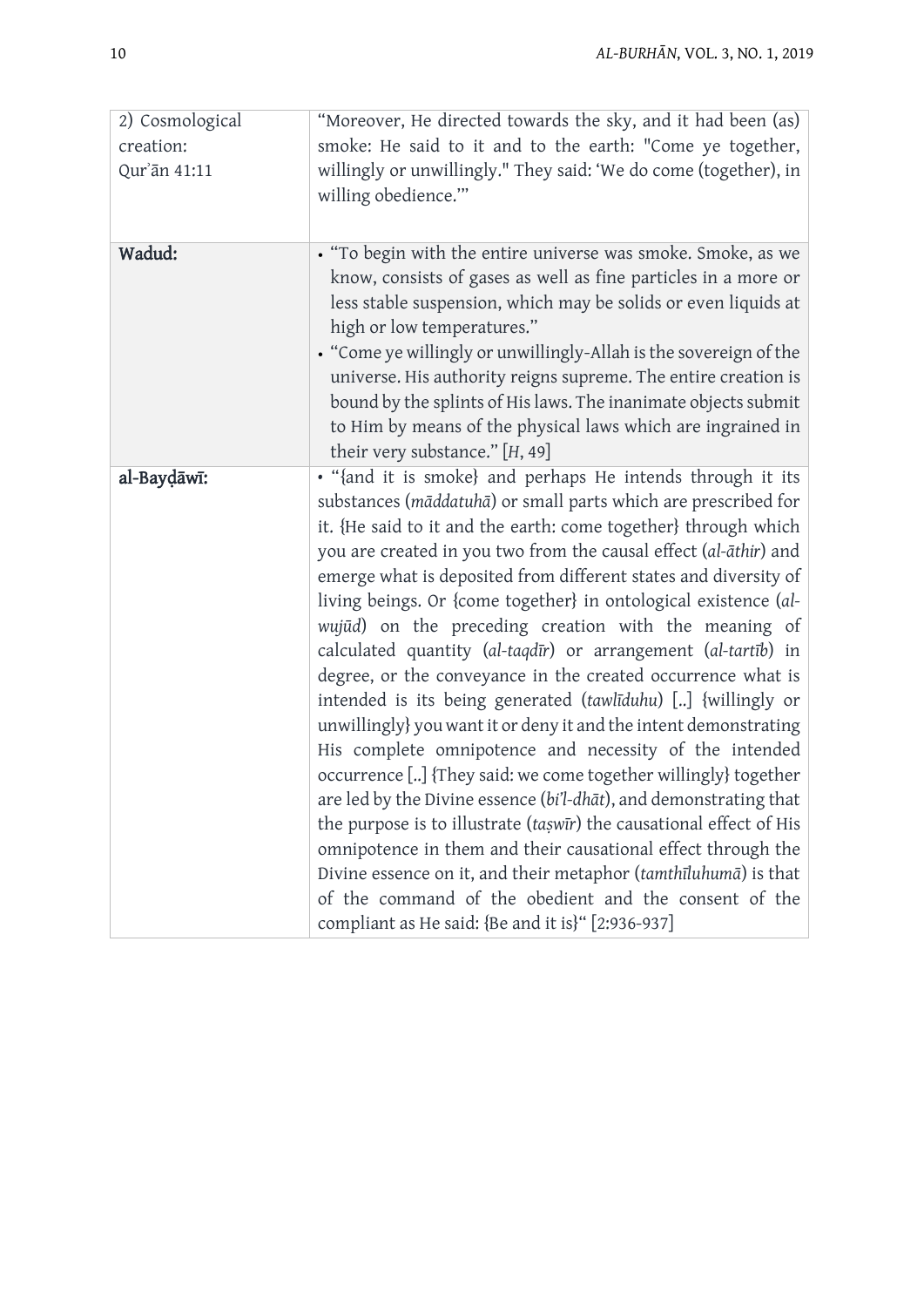| 2) Cosmological | "So, He completed them as seven heavens in two Days, and He                                                                                                                                                                                                                                                                                                                                                                                                                                                                                                                                                                                                                                                                                                                                                                                                                                                                                                                                                                                                                                                                   |
|-----------------|-------------------------------------------------------------------------------------------------------------------------------------------------------------------------------------------------------------------------------------------------------------------------------------------------------------------------------------------------------------------------------------------------------------------------------------------------------------------------------------------------------------------------------------------------------------------------------------------------------------------------------------------------------------------------------------------------------------------------------------------------------------------------------------------------------------------------------------------------------------------------------------------------------------------------------------------------------------------------------------------------------------------------------------------------------------------------------------------------------------------------------|
| creation:       | assigned to each heaven its command. And We adorned the                                                                                                                                                                                                                                                                                                                                                                                                                                                                                                                                                                                                                                                                                                                                                                                                                                                                                                                                                                                                                                                                       |
| Qur'an 41:12    | lower heaven with lights, and (provided it) with guard. Such is                                                                                                                                                                                                                                                                                                                                                                                                                                                                                                                                                                                                                                                                                                                                                                                                                                                                                                                                                                                                                                                               |
|                 | the Decree of (Him) the Exalted in Might, Full of Knowledge."                                                                                                                                                                                                                                                                                                                                                                                                                                                                                                                                                                                                                                                                                                                                                                                                                                                                                                                                                                                                                                                                 |
| Wadud:          | • "The words 'seven heavens' have been used in the Holy Quran<br>a number of times. It appears that they do not indicate a<br>numerical quantity but give an undefined idea of 'plurality'.<br>Thus, they mean 'many'. If, however, we take them to mean a<br>numerical quantity, it is not possible to explain this number<br>in the present state of our knowledge of the universe."<br>· "To begin with let us clarify the words samā' al-dunyā. Literally<br>it means the heaven surrounding our earth. But the question<br>arises how far it extends? Does it mean the atmosphere<br>surrounding our earth? Or does it mean the heaven which<br>encloses our solar system? Or does it include the far away<br>heaven of which starts are visible to us? [] the word samā<br>comprises only troposphere from which the rain falls down and<br>which extends only seven miles above the surface of the earth.<br>[] What is meant by lamps? Do they mean the stars [] the<br>planets and their satellites which are members of our solar<br>system?"<br>• Wadud then cites verse 37:6 and 24:35 to explain the 'lights' as |
|                 | referring to the planets (kawākib). And the 'guard' he links to<br>verses 67:5, 37:1-10, 15:16-18, and 21:32 to prove that the<br>troposphere is that guard that protects us against radiation.<br>$[H, 51-60]$                                                                                                                                                                                                                                                                                                                                                                                                                                                                                                                                                                                                                                                                                                                                                                                                                                                                                                               |
| al-Baydāwī:     | "{So He completed them as seven heavens} thus He created<br>them as an original creation (khalqān bada'iyyan) and He<br>perfects and orders them, [] {and He assigned to each heaven<br>its command} its affair and what it happens from it with that<br>He charges on it choice (ikhtiyar) or nature (tiba) [] {And We<br>adorned the lower heaven with lights} the planets (al-kawākib)<br>[] {and made it guarded} meaning it guards us from harm (al-<br>$\bar{a}$ fāt)" [2:937]<br>$\cdot$ "{seven<br>heavens}<br>through proof<br>or<br>metaphorical<br>interpretation. So that it is said: Is it not so that the people of<br>the observation outposts [i.e. astronomers] establish nine<br>celestial bodies (aflāk)? You say: In what is mentioned is doubt,<br>and if correct then there is nothing in the verse that prohibits<br>addition (al-zā'id) which incorporates that." [1:53, on verse<br>$2:29$ ]                                                                                                                                                                                                         |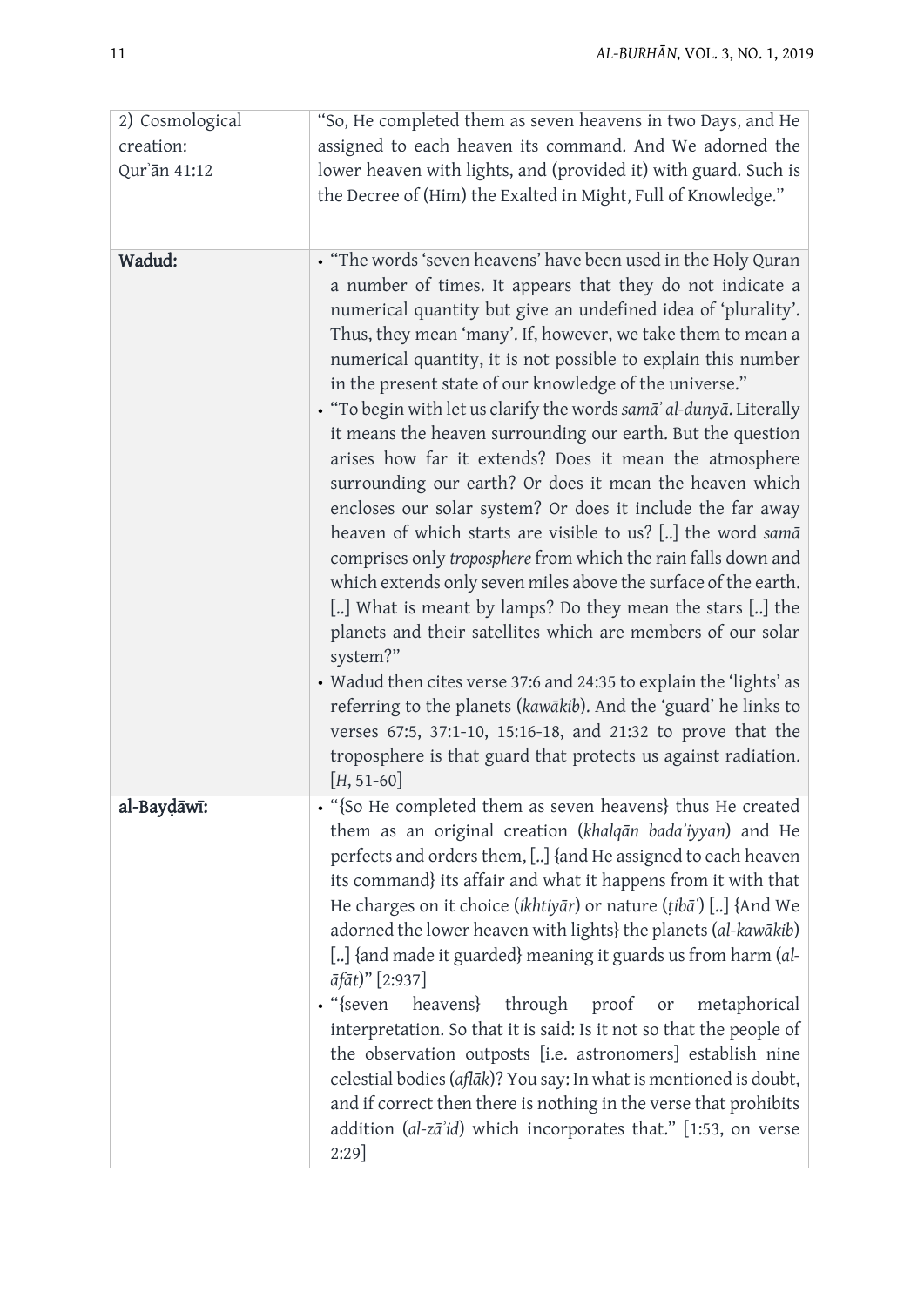Again, there are no major differences between the two expositions as both interpret the 'days' metaphorically as periods of time. On 41:9, Wadud focuses on geological periods. On the other hand, al-Bayḍāwī, apart from placing the earth within classical cosmology, focused on the atomistic element in creation to show the world's contingency on God $^{31}$ , but he does view the act of creation as a gradual teleological progress. On 41:11, both understand smoke as a reference to particles, and the anthropomorphic discourse on the heavens and the earth as a metaphor for God's omnipotence and source of all laws of causation. On 41:12 they both agree on that 'seven' can be understood literally or as a general unrestricted statement, and the 'lamps' to be the planets and the guarding is against general harm, the difference. being that Wadud directly links the troposphere with the 'lowest heaven' while in al-Bayḍāwī's cosmology the lowest heaven contains the orbits of the planets. He also projects freedom of choice on the heavens as he follows the classical philosophical cosmology that the celestial bodies have 'intellects', which according to him is equivalent to the concept of angels that affect and control their designated areas of creation.<sup>32</sup> al-Baydāwī therefore lives in a cosmology that is both material, composed of atoms and causation, but is also permeated both with God's teleological will and with abstract beings. Wadud's cosmology, being informed by modern astronomy, is far larger than classical philosophy could ever had imagined, and although he views the forces of nature also as angels, he does not ascribe them with being, personal will or intellect. Where Wadud and al-Bayḍāwī's cosmologies do meet is on the subject of atomism and on God's providential teleology within nature. We see this also in the expositions on biological creation.

| 3) Biological creation:<br>Qur'an 15:26 and 25:54 | "We created man from sounding clay, from mud moulded into<br>shape."<br>"It is He Who has created man from water then has He<br>established relationships of lineage and marriage: for thy Lord<br>has power (over all things)."                                                                     |
|---------------------------------------------------|------------------------------------------------------------------------------------------------------------------------------------------------------------------------------------------------------------------------------------------------------------------------------------------------------|
| Wadud:                                            | • "[W]hen read together, present a beautiful description of a<br>continuous chemical evolution on the earth [] life was<br>created from [] extracts of clay and not from clay itself. []<br>But our 'learned men' still believe in the creation of man from<br>a model of clay as a whole." [G, 6-7] |
| al-Baydāwī:                                       | • on 15:26, al-Baydawi first discusses how different forms of<br>mud are shaped and then says: "modification that takes<br>stage/phase after stage/phase until it has become something<br>other and which God blows His sentient-making Spirit in it                                                 |

<sup>31</sup> On his discussion of Atomist theories, see: al-Bayḍāwī, *Nature, Man and God in Medieval Islam*, 1:523-643. See also: Mol, *Denial of Supernatural Sorcery*, 23-27.

**.** 

<sup>32</sup> al-Bayḍāwī, *Nature, Man and God in Medieval Islam*, 1:648-666.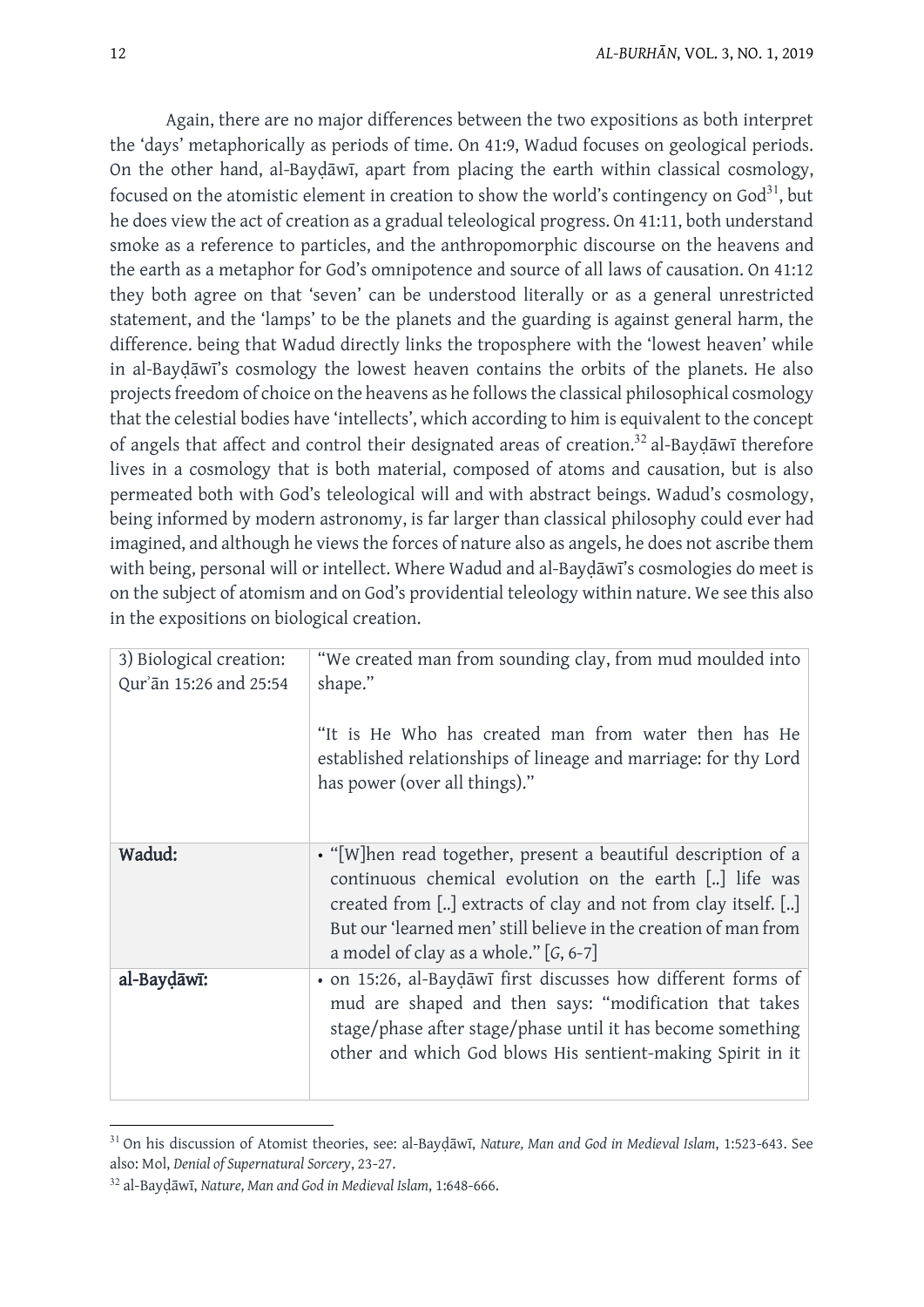| (thum ghayyara dhalika tawrān baʿda tawr hattā sawwāhu wa                                                            |
|----------------------------------------------------------------------------------------------------------------------|
| nafakha fihi min Rūhihi)" [1:531]                                                                                    |
| • on 25:54, "Meaning Adam which is fermented in clay, or He<br>made man from parts from substances (māddah)" [2:740] |
|                                                                                                                      |

| 3) Biological creation:<br>Qur'an 71:17 | "And Allah has produced you from the earth growing<br>(gradually)."                                                                                                                                                                                                                                                                                                         |
|-----------------------------------------|-----------------------------------------------------------------------------------------------------------------------------------------------------------------------------------------------------------------------------------------------------------------------------------------------------------------------------------------------------------------------------|
| Wadud:                                  | • "[T] he idea that evolution took place from a single cell to man<br>in a ladder-like fashion is now obsolete. Actually, as soon as a<br>new type evolves, it becomes a potential ancestor for many<br>simultaneous descendent lines and each line becomes specially<br>adapted in a particular way. The evolution thus forms the<br>pattern of a branching tree." [G, 10] |
| al-Baydāwī:                             | • "He grows you from it, thus figuratively like plants to grow<br>because it proves the created occurrence (al-hudūth) and<br>creating (al-takwin) from the earth" [2:1099]                                                                                                                                                                                                 |

On the issue of biological evolution is the differences in cosmologies felt most. Wadud follows Darwinistic evolution<sup>33</sup> whereby the common cellular origins explain why biological life could emerge through microevolution. In al-Bayḍāwī's classical cosmology atoms explain why there can be diversity in the makeup of inorganic or organic bodies, but it does not explain how hereditary traits are passed on within or between species and if one species can evolve into a new species. But classical Greek-Arab biogenesis macroevolutionary concepts did understand a 'chain of being' wherein species teleologically or spontaneously emerge starting from minerals to plants to insects to lower animals to higher sentient animals to which humans belong. Several important Muslim thinkers such as al-Jahiz (d.869) and Miskawayh (d.1030) did add new elements to this biogenesis as the possibility of species adapting into new species through natural selection  $34$ , but just as the 18<sup>th</sup> century watchmaker-teleological versions, all of these still lacked the necessary insights and knowledge which modern science brought to explain macro and microevolution. Thus for al-Bayḍāwī, the creation of Adam out of clay is not irrational or mythical, as it is fitted within the Greek-Arab biogenesis whereby he adds gradual teleological elements within Adam's

<sup>-</sup><sup>33</sup> Although it is difficult if we can label Wadud's concept of evolution as intelligent design or as Theistic evolution, as it is unclear how much his ideas on Divine teleology allow random mutations and evolutionary dead ends, which could be viewed as going against the theological claim that God does nothing useless. Also, Anthropocentrism is rejected in modern evolution (humanity is just *a* species, not *the* species).

<sup>34</sup> For an overview of classical Greek-Arab biogenesis concepts, see Sami S. Hawi, *Islamic Naturalism and Mysticism - A Philosophic Study of Ibn Tufayl's Hayy Bin Yaqzan* (Leiden: Brill Academic Publishers, 1974), 109-124. For classical and modern Islamic evolutionary theories, see also: Nidhal Guessoum, *Islam's Quantum Question: Reconciling Muslim Tradition and Modern Science* (United States: I. B. Tauris & Company, 2010), 303-324.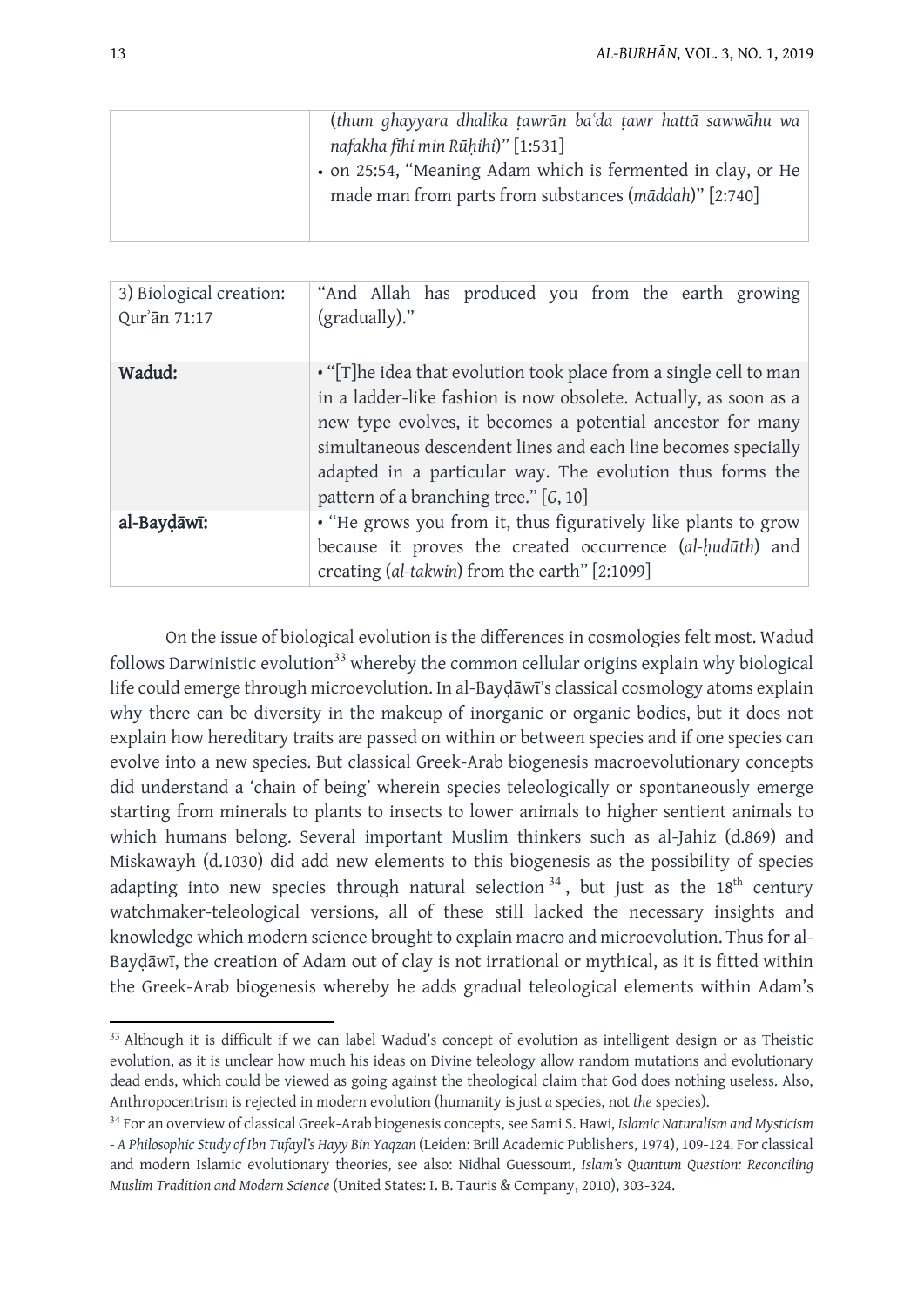creation as the mud gradually turned into flesh through atomic transition (transmutation).<sup>35</sup> The *Ahl al-Hadīth* approach to the creation of Adam, and creation in general, rejects the Greek-Arab philosophy of nature (and thus also teleological gradual macroevolution) and incorporate many anthropomorphic and mythical elements whereby God is viewed (almost) literally as a pottery maker shaping the clay body of Adam with his hands, not very different from the way gods were seen in pagan religious myths.<sup>36</sup> The Islamic theologians (*mutakallimūn*) rejected such anthropomorphism through metaphorical interpretations and adapting contemporary natural philosophies to their theologies. al-Bayḍāwī, for example, emphasises at verse 38:75 wherein God shaped man {with My own two hands (*bi-yadayya*)} that "He created it through His essence without any means (*khalaqtuhu bi-nafsī min ghayri tawassuṭ*)". <sup>37</sup> This explains the important difference between the *Ahl al-Rāʾy* and *Ahl al-Ḥadīth* views on the creation of Adam and creation in general. Both groups believed the creation of Adam from clay as literally true, but the cosmologies wherein this creation occurs, differ immensely. With the decline of the centrality of *kalām* after the 15<sup>th</sup> century in many parts of the Muslim world, this important distinction was lost in Sunni Islam with the advent of modernity and the rise of new *Ahl al-Ḥadīth* movementsfrom the 18th century onwards. <sup>38</sup> This important distinction is also lost on Wadud, who linksthe creation out of mud to the chemical (micro)evolution of RNA in ancient heated mud pools, and mistakenly sees every 'Adam out of clay' interpretation asirrational and mythical, misunderstanding that the classical Muslim scientists and philosophers he praises in the last chapter of his *Phenomena* also believed in the 'Adam out of clay' concept, but within a teleological (macroevolutionary) Greek-Arab cosmology that is not that dissimilar to modern cosmology.

## Conclusion

1

In our comparative analysis of the scientific exegesis of Wadud and al-Bayḍāwī, we have first determined that both their approaches to the Qurʾanic text is rational, focused on the inimitability of the Qurʾān (*iʿjāz al-Qurʾān*), and incorporate their contemporary natural philosophy into their exegesis, thereby linking revelation and nature. Wadud accused orthodox Islam of having an irrational and mythical worldview, misunderstanding the important distinction between the orthodox *Ahl al-Ra*<sup>'</sup>y<sup>39</sup> and the orthodox *Ahl al-Hadīth*<sup>40</sup>

<sup>35</sup> See his discussion on transition here: al-Bayḍāwī, *Nature, Man and God in Medieval Islam*, 1:488-495.

<sup>36</sup> Such as the Greek myth of Prometheus shaping man from clay. For *Ahl al-Ḥadīth* views on creation, see Kister above at footnote 17.

<sup>37</sup> al-Bayḍāwī, *Anwār al-Tanzīl*, 2:905.

<sup>38</sup> For a discussion on this collapsing of the different elements of the schools, see: Jeffry R. Halverson, *Theology and Creed in Sunni Islam: The Muslim Brotherhood, Ashʿarīsm, and political Sunnism* (New York: Palgrave MacMillan, 2010), 33-82.

<sup>39</sup> The Ashʿarī and the Māturidī represent orthodox *kalām*, while in *fiqh* the majority of the Hanafī, Mālikī, and Shāfiʿī are rational in their foundational (*usūl*) epistemology and humanistic hermeneutics (i.e. *māqasid alsharīʿah*, *qawāʿid*, *ḥuqūq Allāh/al-Nās* etc.), but many dislike to be labelled as *Ahl al-Rāʾy* due to its negative links to heterodox *Ahl al-Raʾy* groups such as the Muʿtazilah.

<sup>40</sup> The Athāriyyah represent the classical *Ahl al-Ḥadīth* in matters of creed and *fiqh*, the majority of the Hanbalī belong to it (especially the contemporary Wahhabi and Salafi), and a minority among the other schools, although many claim to be *Ahl al-Ḥadīth,* their *usūl al-fiqh* technically designates them as *Ahl al-Rāʾy*.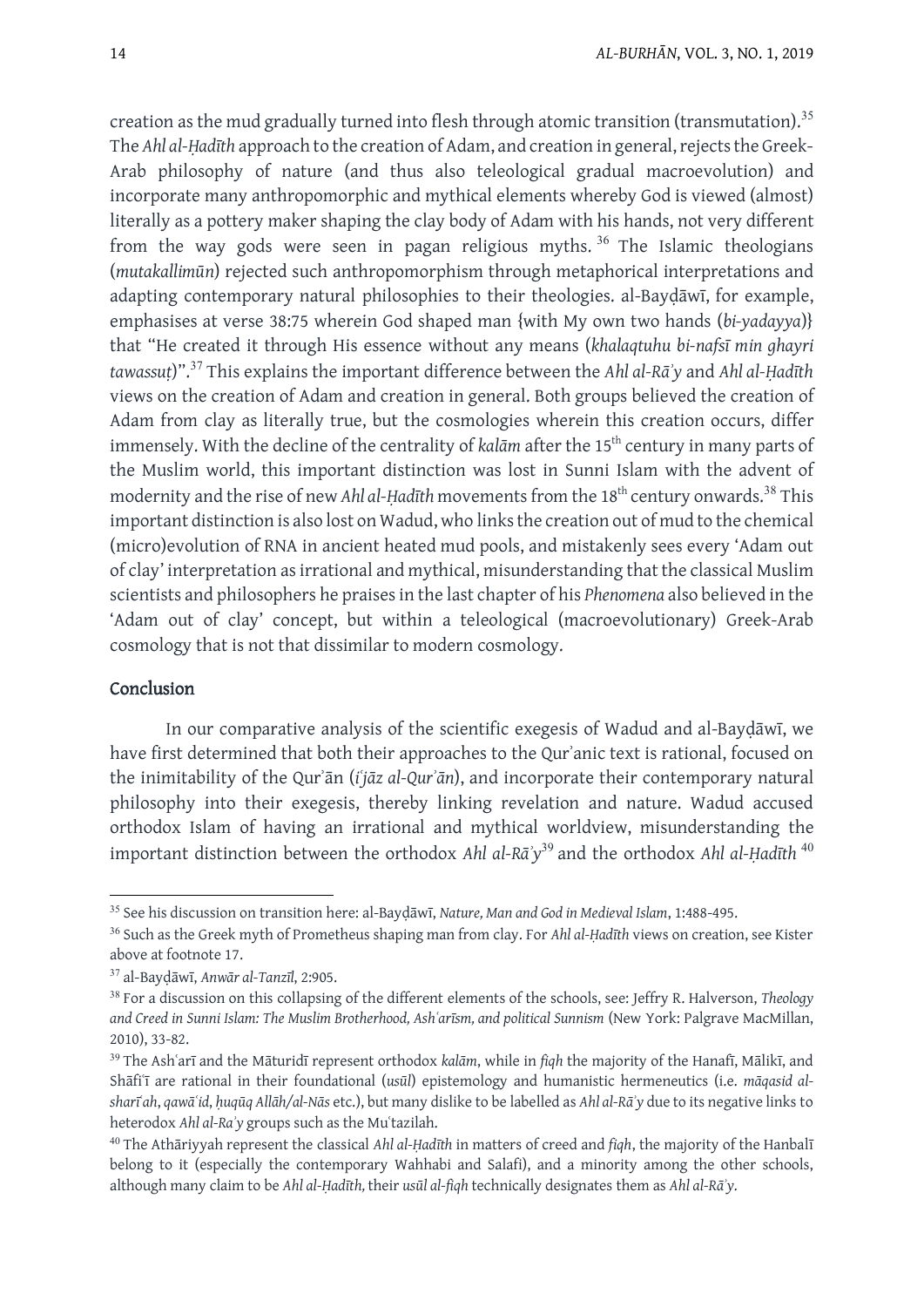concerning epistemology. This misunderstanding is partially understandable as *kalām* declined as a common practiced specialisation after the 15<sup>th</sup> century and the reversed importance of the two orthodoxies. From a confessional *Ahl al-Rāʾy* position, to incorporate naturalism within the exegesis is logical and even necessary, thus validating Wadud's claim that contemporary science is a reliable source within Islam. al-Bayḍāwī completely agrees with him on this position. The difference between the two is the knowledge on nature available to them, but both agree on the epistemological foundations of a science of nature through observation and logic. al-Bayḍāwī's atomism and astronomy still is on many elements very contemporary compared to modern physics, and through which he also accepted macroevolutionary concepts. Within this macroevolutionary cosmology, Adam is literally created out of clay, just as most species gradually emerged from inorganic matter. It is thus placed within a rational teleological cosmology that differs immensely with classical creation idea wherein such natural systems play no part. Wadud also believes Adam is created out of clay, but only the biochemical built-up, through which he also can interpret Adam as representative for the human species instead of a first person. Both Wadud and al-Bayḍāwī apply rational, metaphorical, and naturalistic exegesis, and share a teleological cosmology wherein God's providential will acts on creation to higher stages of existence. Even though there lie seven centuries of major leaps of scientific knowledge between the two, it is their shared teleological cosmology that brings them together in their exegesis of the Qurʾān.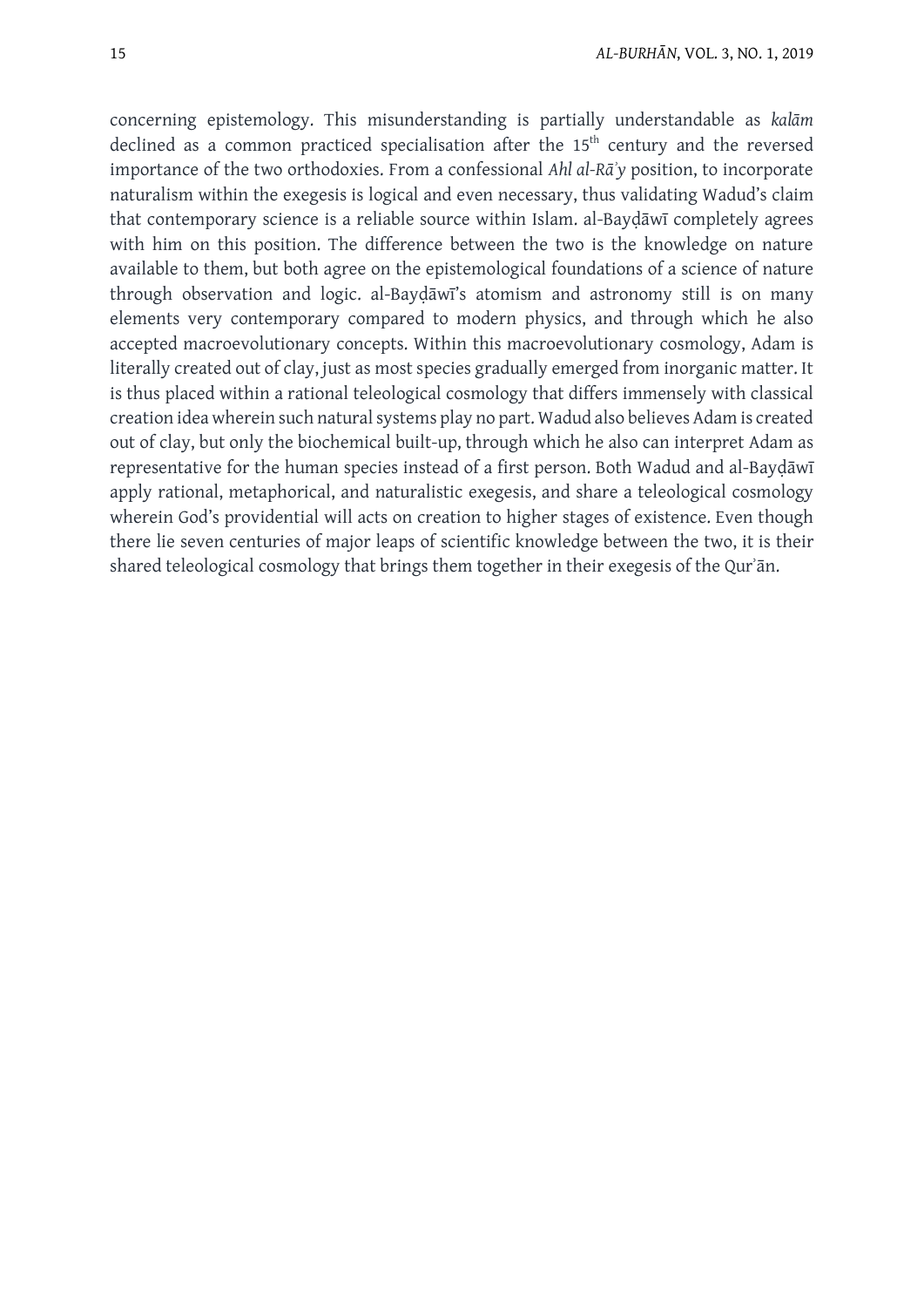## Bibliography

- ʿAbd al-Razāq, Abū Bakr. *Tafsīr ʿAbd al-Razzāq*. Beirut: Dār al-Kutub al-ʿIlmiyyah, 1999.
- Abdul Wadud, Syed. *Gateway to the Quran*. 3rd ed. Lahore: Khalid Publishers, 1996.
- Abdul Wadud, Syed. *Phenomena of Nature and the Quran*. Lahore: Sayed Khalid Wadud, 1971.
- Abdul Wadud, Syed. *The Heavens, the Earth, and the Quran*. 2nd ed. Lahore: Khalid Publishers, 1998.
- Abdul-Raof, Hussein. *Theological Approaches to Qurʾanic Exegesis: A Practical Comparative-Contrastive Analysis*. Abingdon: Routledge, 2012.
- Abrahamov, Binyamin. *Islamic Theology: Traditionalism and Rationalism*. Edinburgh: Edinburgh University Press, 1998.
- al-Bayḍāwī, ʿAbd Allāh. *Anwār al-Tanzīl wa Asrār al-Tāʾwīl*. 2nd ed. Beirut: Dār Sādr, 2004.
- ---------------------------. *Ṭawāliʿ al-Anwār min Matāliʿ al-Anẓār*. Cairo: Maktabah al-Azhariyyah li'l-Turāth, n.d.
- al-Dihlawī, Shah Waliy Allāh. *Hujjat Allāh al-Bālighah*. India: Maktabah Hijāz, 2010.
- Alserougij, M., and Muhammad Mutawalli Sha'rawi. *The Miracles of The Qurʾān*. United Kingdom: Dar Al Taqwa, 2009.
- al-Zamakhsharī, Abū al-Qāsim. a*l-Kashshāf ʿan Ḥaqāʾiq al-Tanzīl Wa ʿUyūn al-ʾAqāwīl fī Wujūh al-Taʾwīl*. Beirut: Dār al-Kitāb al-ʿArabi, 1987.
- Ansari, Asloob, and Abdur Raheem Kidwai, ed. In *Sir Syed's Tafsir al-Quran*. New Delhi: Sang-e-Meel Publications, 1998.
- Behn, Wolfgang, and Ignaz Goldziher. *Schools of Koranic Commentators: With an Introduction on Goldziher And Hadith From 'Geschichte Des Arabischen Schrifttums' By Fuat Sezgin*. Wiesbaden: Harrassowitz in Kommission, 2006.
- Dhahabī, Muhammad al-Sayd. *Al-Tafsīr Wa Al-Mufassirūn*. Cairo: Maktabah Wahbah, 1996.
- Golshani, Mehdi. *The Holy Quran And the Sciences of Nature: A Theological Reflection*. New York: Global Scholarly Publications, 2003.
- Guessoum, Nidhal. *Islam's Quantum Question: Reconciling Muslim Tradition and Modern Science*. United States: I. B. Tauris & Company, 2010.
- Gürol, Ender, and Caner Taslaman. *The Quran: Unchallengeable Miracle*. Istanbul, Turkey: Nettleberry/Citlembik Publications, 2006.
- Halverson, Jeffry R. *Theology and Creed in Sunni Islam: The Muslim Brotherhood, Ashʿarism, And Political Sunnism*. New York: Palgrave Macmillan, 2010.